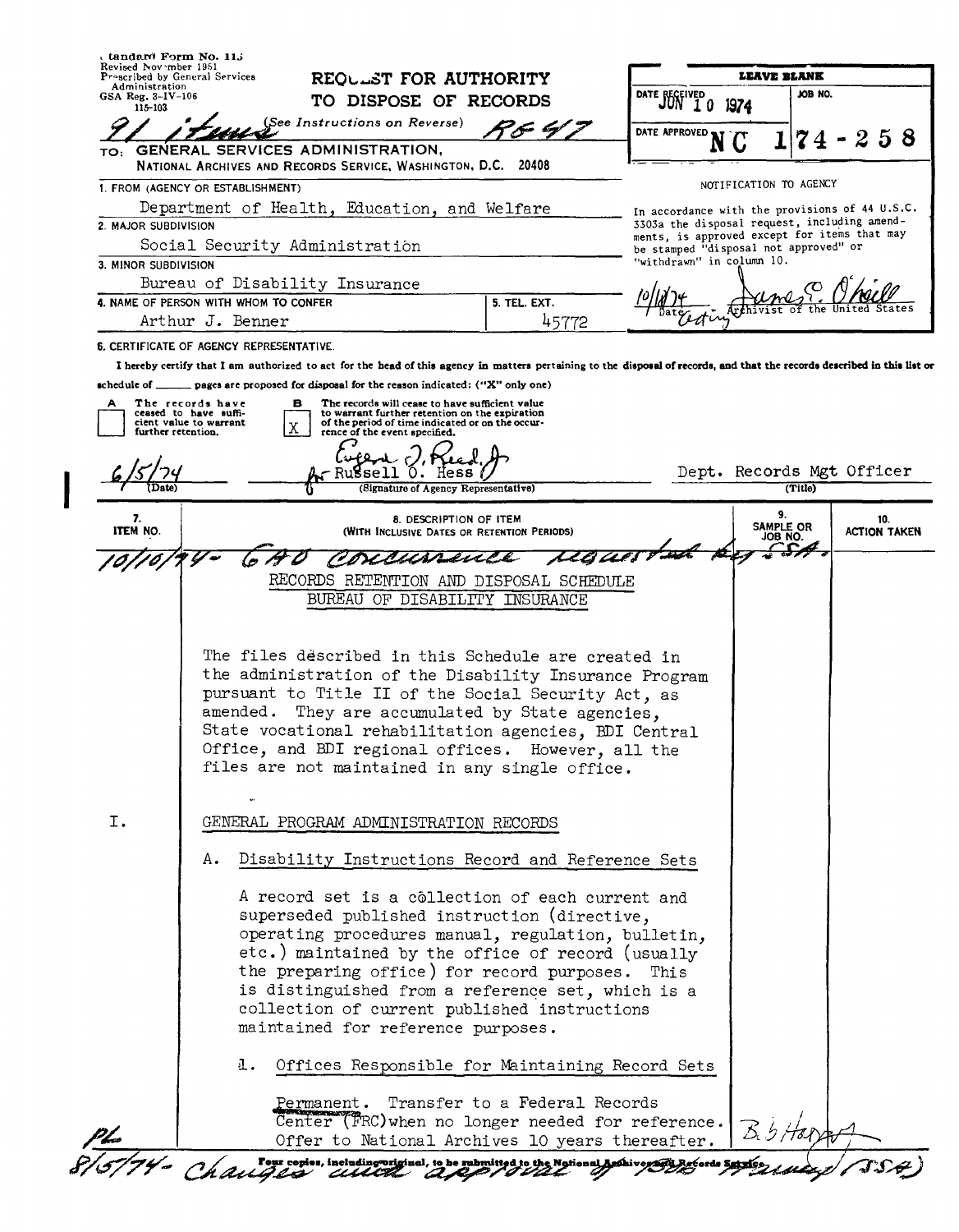

| $\overline{\text{Job No.}}$ |  | ⊂<br>Page $\frac{6}{23}$ |
|-----------------------------|--|--------------------------|
|                             |  | of                       |

| 7.<br>ITEM NO. |                | 8. DESCRIPTION OF ITEM<br>(WITH INCLUSIVE DATES OR RETENTION PERIODS)                                                                                                                                                                                                                                                                                                                                                                                                                                                                                                                                                                      | 9.<br>SAMPLE OR<br>JOB NO. | 10.<br><b>ACTION TAKEN</b> |
|----------------|----------------|--------------------------------------------------------------------------------------------------------------------------------------------------------------------------------------------------------------------------------------------------------------------------------------------------------------------------------------------------------------------------------------------------------------------------------------------------------------------------------------------------------------------------------------------------------------------------------------------------------------------------------------------|----------------------------|----------------------------|
|                |                | 2.<br>Offices Maintaining Reference Sets<br>Destroy when superseded.                                                                                                                                                                                                                                                                                                                                                                                                                                                                                                                                                                       |                            |                            |
|                | Β.             | Disability Instructions Background Files<br>These files consist of records accumulated in the<br>preparation, clearance, issuance, or interpretation<br>of directives and comparable instructional materials.<br>Included are studies, clearance comments, con-<br>currences, recommendations, and similar records<br>that provide a basis for issuance or contribute to<br>the content of the instructional material.<br>1. Offices Responsible for the Preparation and<br>Issuance of the Instructional Material<br>Transfer to a FRC when no longer needed for<br>reference. Destroy 10 years thereafter.<br>2. Other Offices           |                            |                            |
|                | $\mathbf{C}$ . | Destroy when no longer needed for reference. and the get.<br>Policy and Precedent Files<br>These files consist of récords that establish<br>policy and/or precedent for Disability Insurance.<br>Program action. Included are formal statements<br>of policy and substantive procedure, standards,<br>criteria, interpretations and clarifications,<br>administrative determinations, and similar records<br>that provide a basis for program action.<br>O <u>ffice</u> of Record<br>ı.<br>Permanent. Transfer to a FRC when no longer<br>needed for reference. Offer to the National<br>Archives 10 years thereafter.<br>2. Other Offices |                            |                            |
|                |                | Destroy when no longer needed for reference.                                                                                                                                                                                                                                                                                                                                                                                                                                                                                                                                                                                               |                            |                            |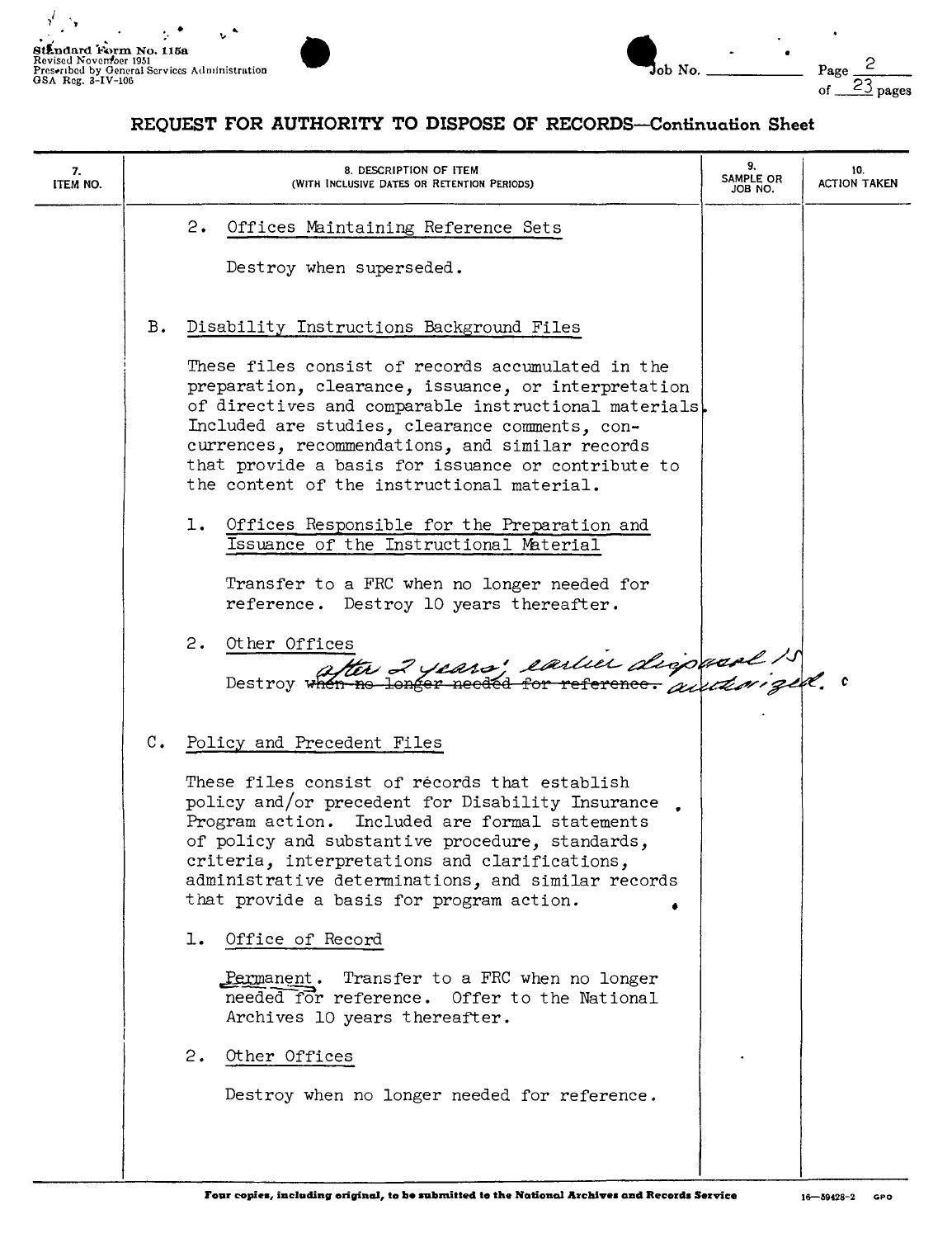

| $D$ .<br>Professional Liaison Files<br>These files consist of records which document<br>liaison with, and the workings of, various                                                                                                                                                                                                                                      |  |
|-------------------------------------------------------------------------------------------------------------------------------------------------------------------------------------------------------------------------------------------------------------------------------------------------------------------------------------------------------------------------|--|
|                                                                                                                                                                                                                                                                                                                                                                         |  |
| conferences, committees, councils, advisory<br>bodies, professional groups, and other formally<br>organized bodies concerned with substantive aspects<br>of the Disability Insurance Program.<br>Included<br>are notice's of meetings, agenda, minutes,<br>correspondence, studies, reports, and similar<br>records related to the make-up or operation of<br>the body. |  |
| Office of Record<br>ı.                                                                                                                                                                                                                                                                                                                                                  |  |
| Transfer to a FRC when no longer needed for<br>reference. Destroy 10 years thereafter.                                                                                                                                                                                                                                                                                  |  |
| 2.<br>Other Offices                                                                                                                                                                                                                                                                                                                                                     |  |
| Destroy when no longer needed for reference.                                                                                                                                                                                                                                                                                                                            |  |
| Ε.<br>Orientation and Briefing Files                                                                                                                                                                                                                                                                                                                                    |  |
| These files consist of records used in orientations,<br>briefings, training courses, and similar presenta-<br>tions related to the Disability Insurance Program.<br>Included are transcripts of speeches, lectures, and<br>other oral presentations; transparencies and slides;<br>copies of specially prepared hand-outs; and similar<br>records.                      |  |
| Destroy when superseded or obsolete.                                                                                                                                                                                                                                                                                                                                    |  |
| ${\bf F}$ .<br>Program Activity Report Files                                                                                                                                                                                                                                                                                                                            |  |
| These files consist of cost reduction reports,<br>management improvement reports, highlights, and<br>similar program or management activity reports<br>prepared to submit data to management offices.<br>(Excluded are reports for which specific disposition<br>instructions are provided elsewhere in this Schedule.)                                                 |  |
| Destroy after 2 years. Earlier disposal is<br>authorized.                                                                                                                                                                                                                                                                                                               |  |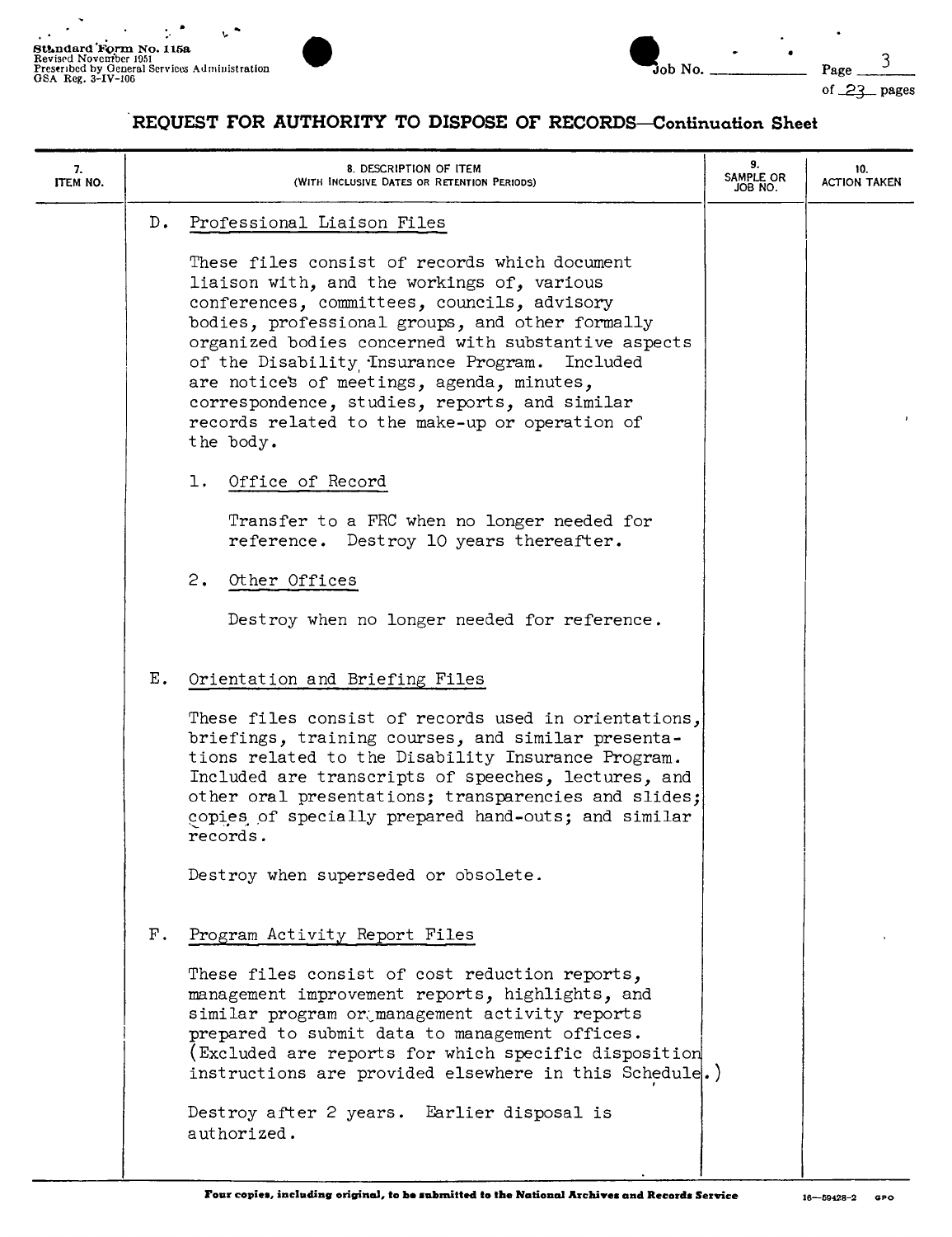$\overline{\phantom{a}}$ 



 $\ddot{\phantom{1}}$ 

| 7.<br>ITEM NO. |    | 8. DESCRIPTION OF ITEM<br>(WITH INCLUSIVE DATES OR RETENTION PERIODS)                                                                                                                                                                                        | 9.<br>SAMPLE OR<br>JOB NO. | 10.<br><b>ACTION TAKEN</b> |
|----------------|----|--------------------------------------------------------------------------------------------------------------------------------------------------------------------------------------------------------------------------------------------------------------|----------------------------|----------------------------|
|                |    | G. Public Information Files                                                                                                                                                                                                                                  |                            |                            |
|                |    | These files consist of records accumulated in the<br>preparation or clearance of public information<br>materials dealing with the Disability Insurance<br>Program. (Record copies of these records are<br>retained by the Office of Public Affairs.)         |                            |                            |
|                |    | Destroy after 2 years. Earlier disposal is<br>authorized.                                                                                                                                                                                                    |                            |                            |
|                | н. | Legislation Files                                                                                                                                                                                                                                            |                            |                            |
|                |    | These files consist of records accumulated in the<br>preparation or clearance of proposed legislation<br>affecting the Disability Insurance Program.<br>(Record)<br>copies of these records are retained by the Office<br>of Program Evaluation and Policy.) |                            |                            |
|                |    | Destroy when no longer needed for reference.                                                                                                                                                                                                                 |                            |                            |
|                | I. | Reference Files                                                                                                                                                                                                                                              |                            |                            |
|                |    | Reference files include, but are not necessarily<br>limited to, the following:                                                                                                                                                                               |                            |                            |
|                |    | 1. Records accumulated for general information<br>purposes that require no action and that are<br>not required to document a particular action,<br>project, or case.                                                                                         |                            |                            |
|                |    | 2.<br>Cards, listings, indexes, registers, and<br>similar records used in controlling or<br>facilitating program work. (Excluded are<br>records for which specific disposition<br>instructions are provided elsewhere in this<br>Schedule.)                  |                            |                            |
|                |    | Reading files (i.e., extra copies of outgoing<br>3.<br>communications, arranged chronologically,<br>maintained for review by office staff members).                                                                                                          |                            |                            |
|                |    | Destroy after 1 year. Earlier disposal is authorized.                                                                                                                                                                                                        |                            |                            |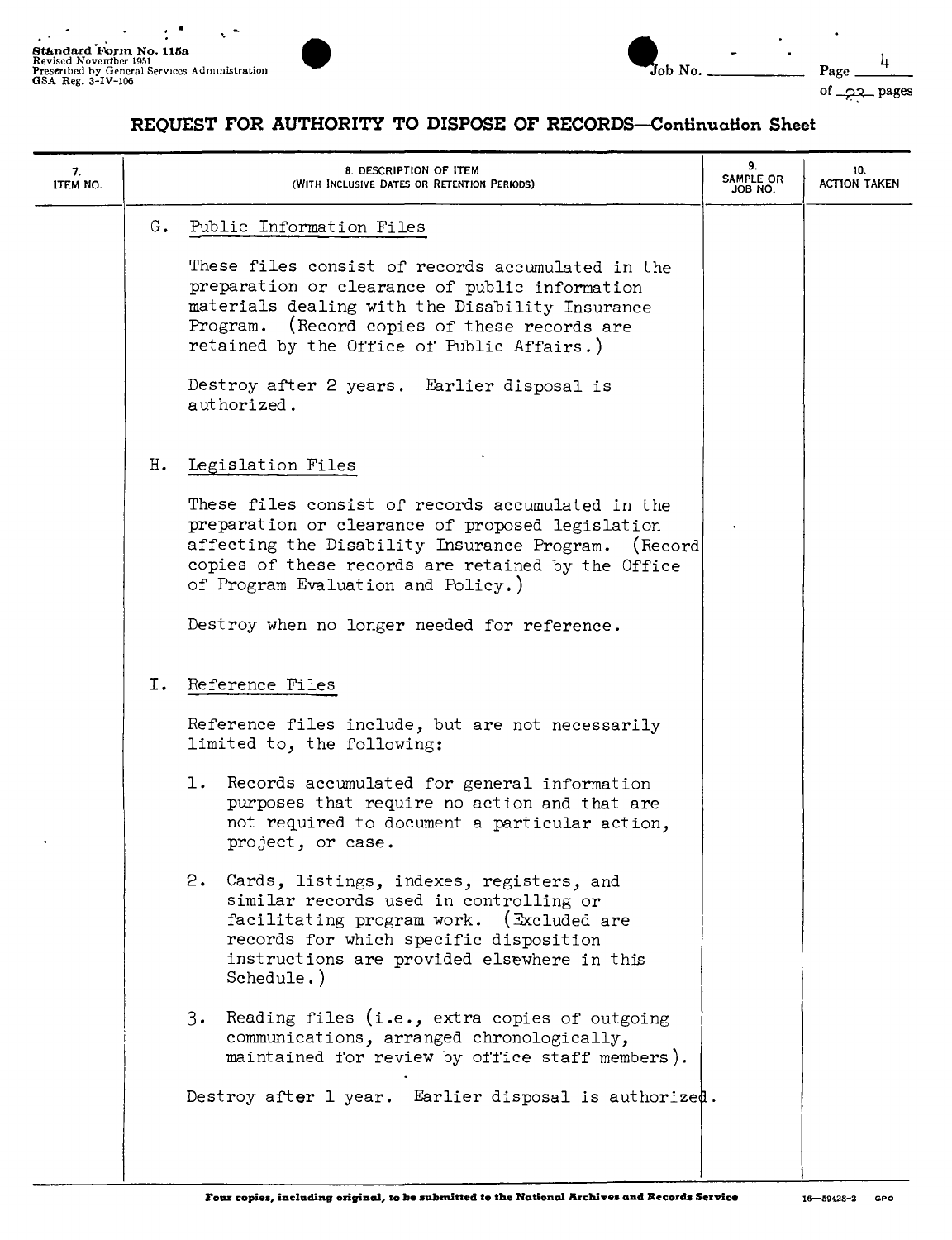$\cdot$ 



Ĭ.

| 7.<br><b>ITEM NO.</b> | 8. DESCRIPTION OF ITEM<br>(WITH INCLUSIVE DATES OR RETENTION PERIODS)                                                                                                                                                                                                                                                                                                                                                                                                                                         | 9.<br>SAMPLE OR<br>JOB NO. | 10.<br><b>ACTION TAKEN</b> |
|-----------------------|---------------------------------------------------------------------------------------------------------------------------------------------------------------------------------------------------------------------------------------------------------------------------------------------------------------------------------------------------------------------------------------------------------------------------------------------------------------------------------------------------------------|----------------------------|----------------------------|
|                       | J.<br>General Correspondence Files<br>These files consist of routine correspondence<br>related to the administration of the Disability<br>Insurance Program. (Excluded are records for<br>which specific disposition instructions are<br>provided elsewhere in this Schedule.)<br>Destroy after 2 years.                                                                                                                                                                                                      |                            |                            |
| II.                   | MANAGEMENT SERVICES RECORDS<br>Record copies of the records described in this section<br>are retained by the Office of Administration.                                                                                                                                                                                                                                                                                                                                                                        |                            |                            |
|                       | Α.<br>Paperwork Management Files<br>1. Documents reflecting the location and/or<br>disposition of records retired or transferred<br>from an office. Included are Standard Form<br>(SF) 135, Records Transmittal and Receipt,<br>and similar papers which list records transferred<br>to a Federal Records Center (FRC).<br>Destroy when all records listed on the document<br>have been disposed of.<br>2.<br>Records related to surveys of records, files,<br>forms, reports, and other aspects of paperwork |                            |                            |
|                       | management.<br>Destroy 1 year after completion of the survey.<br>3. Paperwork management reports, such as reports<br>of filing cabinet requirements, reports of<br>forms usage, reports of postage costs, and<br>similar records.<br>Included is Form SSA-1804,<br>Report of Selected Records Management Activities<br>or its equivalent.<br>Destroy after 1 year, or when no longer needed<br>for reference.                                                                                                 |                            |                            |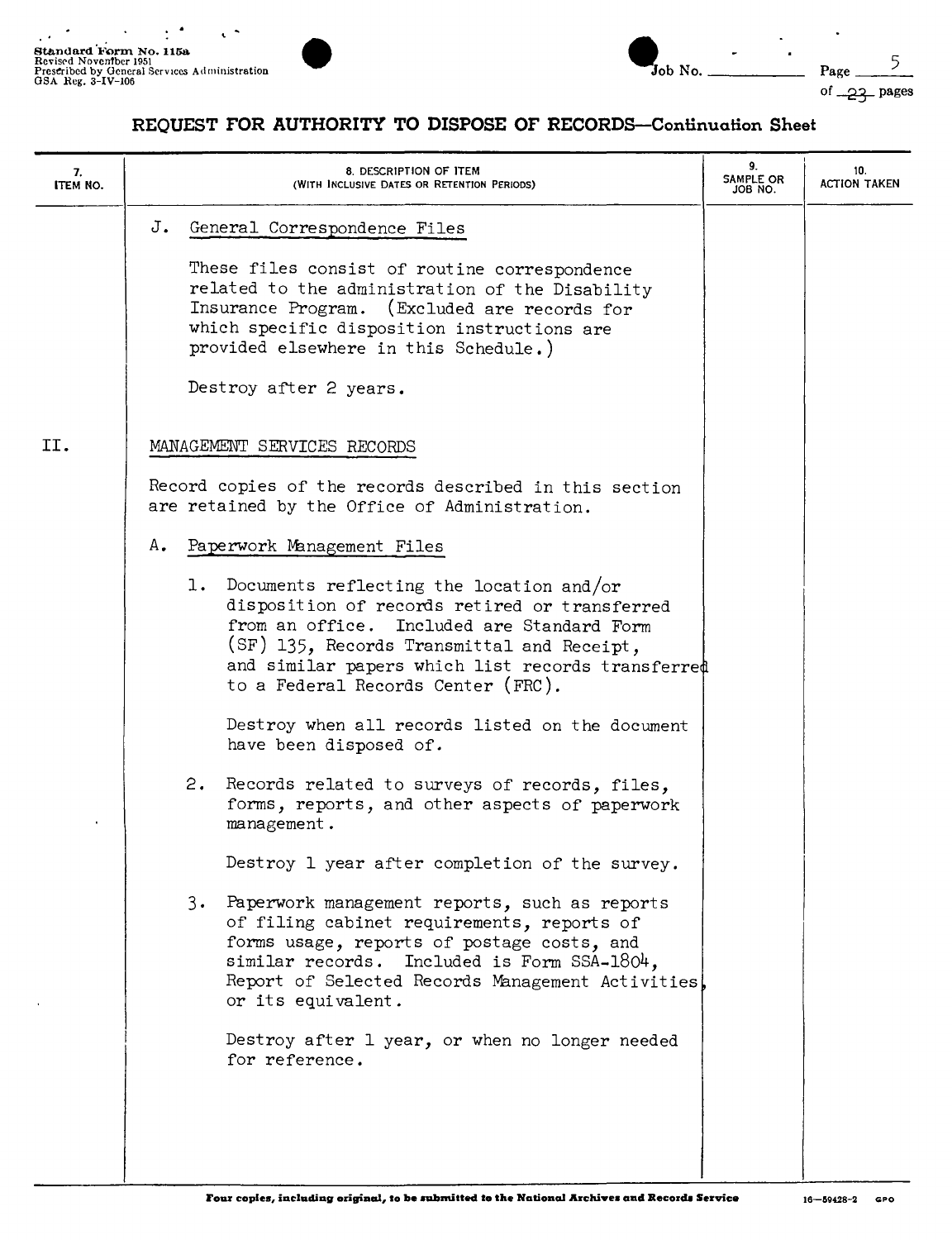

| 7.<br>ITEM NO. |                |    | 8. DESCRIPTION OF ITEM<br>(WITH INCLUSIVE DATES OR RETENTION PERIODS)                                                                                                                                                                                                                                                                                                                         | 9.<br>SAMPLE OR<br>JOB NO. | 10.<br><b>ACTION TAKEN</b> |
|----------------|----------------|----|-----------------------------------------------------------------------------------------------------------------------------------------------------------------------------------------------------------------------------------------------------------------------------------------------------------------------------------------------------------------------------------------------|----------------------------|----------------------------|
|                |                |    | 4. Records related to the initiation, development,<br>printing, or history of a particular BDI form.<br>Included are Forms SSA-5100, Request for Forms<br>Action; and "Control" and "Orginator" copies<br>of SSA-100, SSA Printing Requisition; or their<br>equivalents.                                                                                                                      |                            |                            |
|                |                |    | Transfer to the Forms and Publications Management<br>Section (FPMS), OA, when form is superseded or<br>obsoleted, or when documents are no longer<br>needed for reference.<br>(Records which are<br>duplicated in the official forms history files)<br>will be destroyed by FPMS.)                                                                                                            |                            |                            |
|                |                |    | B. Facilities Management Files                                                                                                                                                                                                                                                                                                                                                                |                            |                            |
|                |                |    | 1. Records related to the physical layout or design<br>of a facility, such as floor plans, parking plans,<br>and similar papers.                                                                                                                                                                                                                                                              |                            |                            |
|                |                |    | Destroy when superseded, obsolete, or no longer<br>needed for reference.                                                                                                                                                                                                                                                                                                                      |                            |                            |
|                |                | 2. | Records related to communications, transportation,<br>custodial or other services required by an<br>Included are requests for the installa-<br>office.<br>tion or repair of telephones and extensions.<br>Also included are records related to maintenance<br>services performed on office physical structures,<br>such as heating, lighting, cooling, ventilation,<br>or electrical systems. |                            |                            |
|                |                |    | Destroy after 1 year.                                                                                                                                                                                                                                                                                                                                                                         |                            |                            |
|                | $\mathbb{C}$ . |    | Equipment and Supply Files                                                                                                                                                                                                                                                                                                                                                                    |                            |                            |
|                |                | ı. | Records related to the use of ordinary equipment<br>and supplies by an office, such as requests for<br>equipment and supplies, supply and equipment<br>receipts, requests for the disposal of supplies<br>and equipment, and similar papers. Included<br>are Forms SSA-2009, Procurement Requisition;<br>SSA-2006, Request for Disposal Instructions; or<br>their equivalents.                |                            |                            |
|                |                |    | Destroy after 1 year.                                                                                                                                                                                                                                                                                                                                                                         |                            |                            |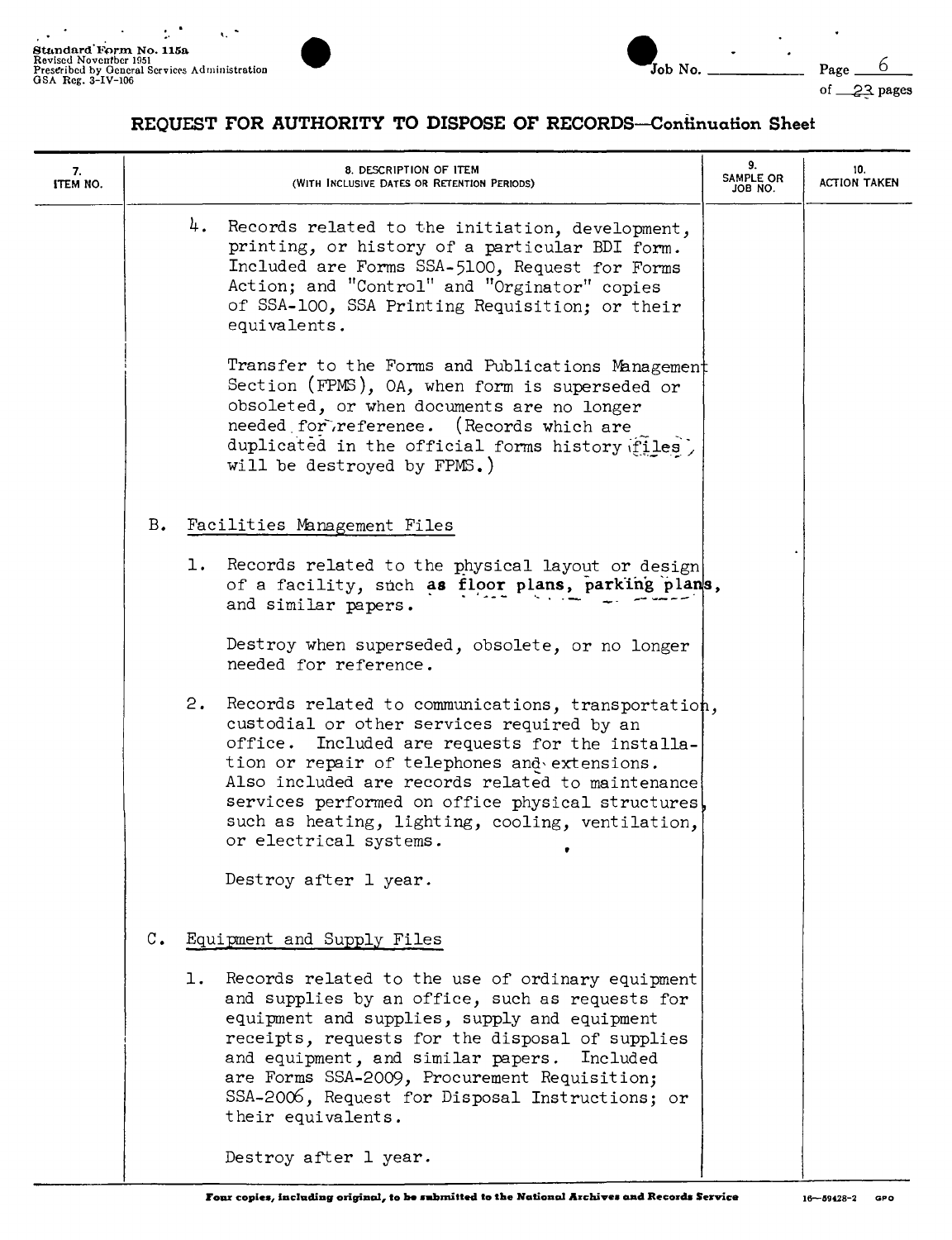

| Job No. |  |
|---------|--|
|         |  |

| 7.<br><b>ITEM NO.</b> | 8. DESCRIPTION OF ITEM<br>(WITH INCLUSIVE DATES OR RETENTION PERIODS)                                                                                                                                                                                                                                                           | 9.<br>SAMPLE OR<br>JOB NO. | 10.<br><b>ACTION TAKEN</b> |
|-----------------------|---------------------------------------------------------------------------------------------------------------------------------------------------------------------------------------------------------------------------------------------------------------------------------------------------------------------------------|----------------------------|----------------------------|
|                       | 2.<br>Requests for publications and blank forms,<br>and similar records related to the supply or<br>distribution of publications to an office.<br>Destroy after 1 year.                                                                                                                                                         |                            |                            |
| III.                  | PERSONNEL AND CAREER DEVELOPMENT RECORDS                                                                                                                                                                                                                                                                                        |                            |                            |
|                       | Refer to Appendix B, Filing Retention Table (Employee<br>Records and Files), chapter IX, SSA Guide 1-4, Personnel<br>Guide 'for, Supervisors, for instructions on the disposition<br>of other personnel records, such as employee appraisals,<br>within-grade notifications, travel orders and vouchers,<br>and similar papers. |                            |                            |
|                       | Automated Personnel Roster Files<br>Α.                                                                                                                                                                                                                                                                                          |                            |                            |
|                       | These files consist of biweekly listings of the<br>individuals employed by BDI. The listings' contain')<br>name, grade, social security number, and position<br>title data and are used in the control of budgeted<br>personnel ceilings.                                                                                       |                            |                            |
|                       | Destroy after 1 year.                                                                                                                                                                                                                                                                                                           |                            |                            |
|                       | Position Description Files<br>в.                                                                                                                                                                                                                                                                                                |                            |                            |
|                       | These files consist of Optional Form $8$ , Position<br>Description, and similar records. The records<br>outline the duties and responsibilities associated<br>with specific BDI positions. They are used in<br>classification activities and employment control.                                                                |                            |                            |
|                       | Office Having BDI Staff Responsibility<br>ı.                                                                                                                                                                                                                                                                                    |                            |                            |
|                       | Destroy 5 years after position is abolished or<br>description is superseded.                                                                                                                                                                                                                                                    |                            |                            |
|                       | 2.<br>Other Offices                                                                                                                                                                                                                                                                                                             |                            |                            |
|                       | Destroy when position is abolished or description<br>is superseded.                                                                                                                                                                                                                                                             |                            |                            |
|                       |                                                                                                                                                                                                                                                                                                                                 |                            |                            |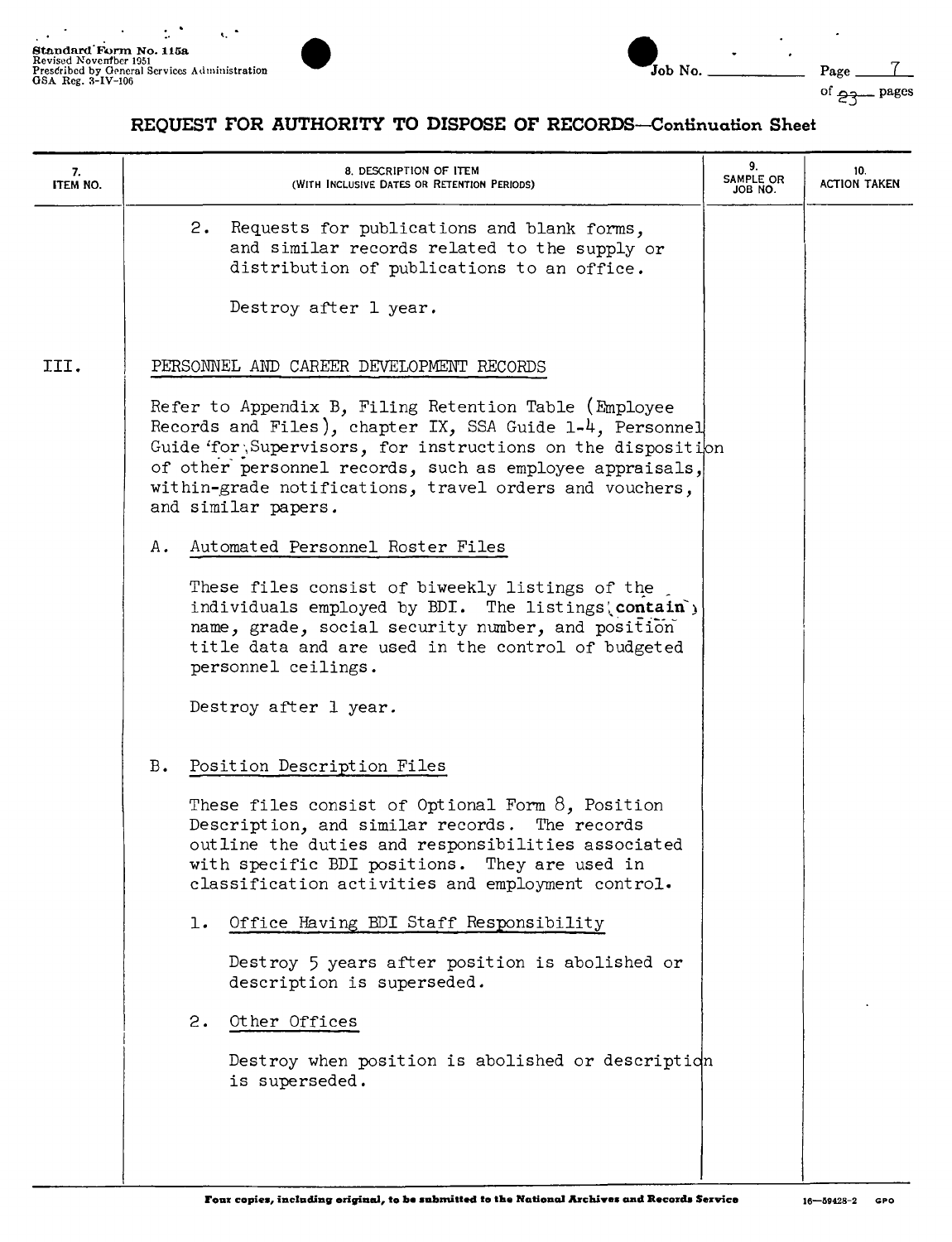

| $\mathcal{I}_{\text{Job No.}}$ |  | Page<br>^* |
|--------------------------------|--|------------|

 $\overline{a}$ 

8

pages

| 7.<br>ITEM NO. |                | 8. DESCRIPTION OF ITEM<br>(WITH INCLUSIVE DATES OR RETENTION PERIODS)                                                                                                                                                                                                                                                                                                   | 9.<br>SAMPLE OR<br>JOB NO. | 10.<br><b>ACTION TAKEN</b> |
|----------------|----------------|-------------------------------------------------------------------------------------------------------------------------------------------------------------------------------------------------------------------------------------------------------------------------------------------------------------------------------------------------------------------------|----------------------------|----------------------------|
|                | $\mathbb{C}$ . | Personnel Action Files<br>These files consist of records accumulated in the<br>process of taking various types of personnel<br>actions (accessions, position changes, separations,<br>etc.) for BDI employees. Included are copies of<br>SF 52, Request for Personnel Action, and similar<br>records.<br>Office Having BDI Staff Responsibility<br>ı.                   |                            |                            |
|                |                | Destroy 2 years after completion of action.<br>2.<br>Other Offices<br>Destroy 6 months after completion of action.                                                                                                                                                                                                                                                      |                            |                            |
|                | $D_{\bullet}$  | Incentive Awards Case Files<br>These files consist of records which document a<br>suggestion, special achievement, or superior<br>performance (individual or group) award. Included<br>are suggestions, recommendations, acknowledgements,<br>evaluations, notices of adoption or rejection,<br>and related records.<br>Destroy 2 years after final action on the case. |                            |                            |
|                | Ε.             | Training Report Files<br>These files consist of reports of individual<br>training progress or accomplishment. Included<br>are Forms SSA-759, SSA Training Report; SSA-1946,<br>Report of Training Courses Authorized; or their<br>authorizing office: Decity after 5 years: 01 2 years<br>Other Offices: Destroy after 2 years.                                         |                            |                            |
|                |                | F. Career Development Files<br>These files consist of records which document an<br>individual's participation in the Executive<br>Development Program, Staff Development Program,<br>Upward Mobility Program, or a similar career<br>development program. Included are developmental                                                                                    |                            |                            |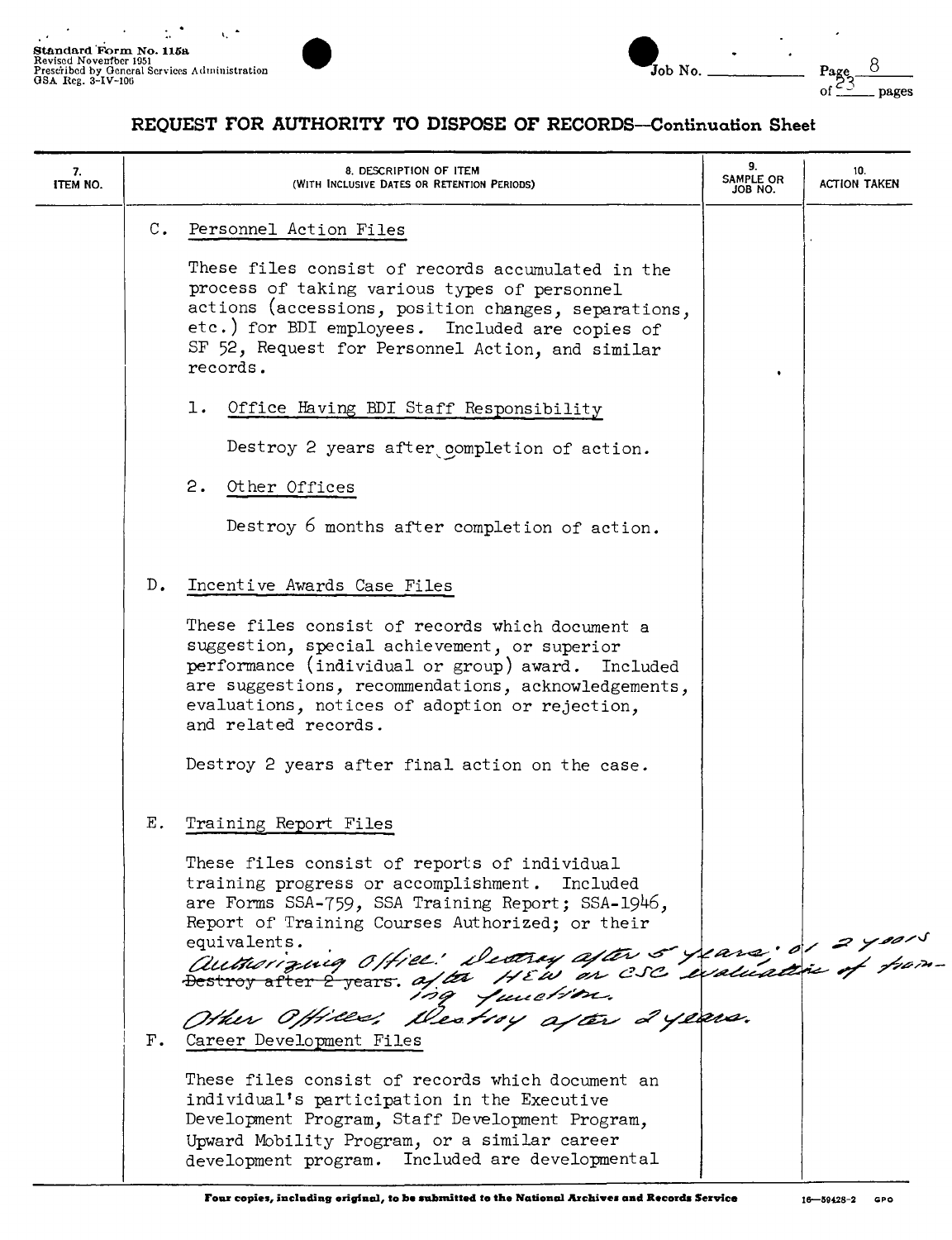$\cdot$ 

 $\ddot{\phantom{0}}$ 



| 7.<br>ITEM NO. | 8. DESCRIPTION OF ITEM<br>(WITH INCLUSIVE DATES OR RETENTION PERIODS)                                                                                                                                                                                                                                                                                                                                                                                                                                                                                                                                                                                                                            | 9.<br>SAMPLE OR<br>JOB NO. | 10.<br><b>ACTION TAKEN</b> |
|----------------|--------------------------------------------------------------------------------------------------------------------------------------------------------------------------------------------------------------------------------------------------------------------------------------------------------------------------------------------------------------------------------------------------------------------------------------------------------------------------------------------------------------------------------------------------------------------------------------------------------------------------------------------------------------------------------------------------|----------------------------|----------------------------|
|                | plans, records of training courses received, copies<br>of individual appraisals and evaluations, qualifi-<br>cations statements, and related records.                                                                                                                                                                                                                                                                                                                                                                                                                                                                                                                                            |                            |                            |
|                | bestroy 5 years after the part<br>z years a<br>and distrix all material your                                                                                                                                                                                                                                                                                                                                                                                                                                                                                                                                                                                                                     | file excep                 |                            |
| IV.            | "eloxoment plans 2) qualificative reta ments 3).<br>SSA- 2031 de SSA-2588°, il extrey xhece Høsed<br>BUDGET AND PERFORMANCE ANALYSIS RECORDS at the Completion                                                                                                                                                                                                                                                                                                                                                                                                                                                                                                                                   |                            |                            |
|                | Α.<br>Budget Estimate and Justification Files                                                                                                                                                                                                                                                                                                                                                                                                                                                                                                                                                                                                                                                    |                            |                            |
|                | These files consist of records accumulated in the<br>annual reporting of BDI budget requirements to the<br>Division of Financial Management, OA. Included are<br>copies of BDI budget estimates, associated rationale<br>statements and justifications, and related background<br>records, such as preliminary estimates, recruitment<br>schedules, manpower and staffing materials, and<br>similar papers.                                                                                                                                                                                                                                                                                      |                            |                            |
|                | 1. Office Having BDI Staff Responsibility<br>Transfer to a FRC 10 years after the close of<br>the fiscal year covered by the budget.<br>Destroy<br>15 years thereafter.                                                                                                                                                                                                                                                                                                                                                                                                                                                                                                                          |                            |                            |
|                | 2. Other Offices                                                                                                                                                                                                                                                                                                                                                                                                                                                                                                                                                                                                                                                                                 |                            |                            |
|                | Destroy 2 years after the close of the fiscal<br>year covered by the budget.                                                                                                                                                                                                                                                                                                                                                                                                                                                                                                                                                                                                                     |                            |                            |
|                | Workload and Production Report Files<br>в.                                                                                                                                                                                                                                                                                                                                                                                                                                                                                                                                                                                                                                                       |                            |                            |
|                | These files consist of records accumulated in the<br>reporting of workload, caseload, production, and<br>similar work measurement data. Included are<br>Forms OA-D433, Monthly Summary of Disability<br>Workloads; CO-0767, Workload Report; CO-0920, DCE.<br>Claims Dispatches; CO-1098, Weekly Report; CO-0749,<br>BDI Monthly Individual Time Report; CO-0750, Daily<br>Report of Nonmeasurable Activities; CO-1102 and<br>CO-1102A, Individual Monthly Production Time<br>Record; CO-1770 and CO-1771, State Agency Report;<br>CO-1779, Daily Workload Report; CO-1804, Daily<br>Workload Report; CO-1805, Weekly Summary of Operations;<br>CO-1806, Report of Black Lung Workload; CO-1828, |                            |                            |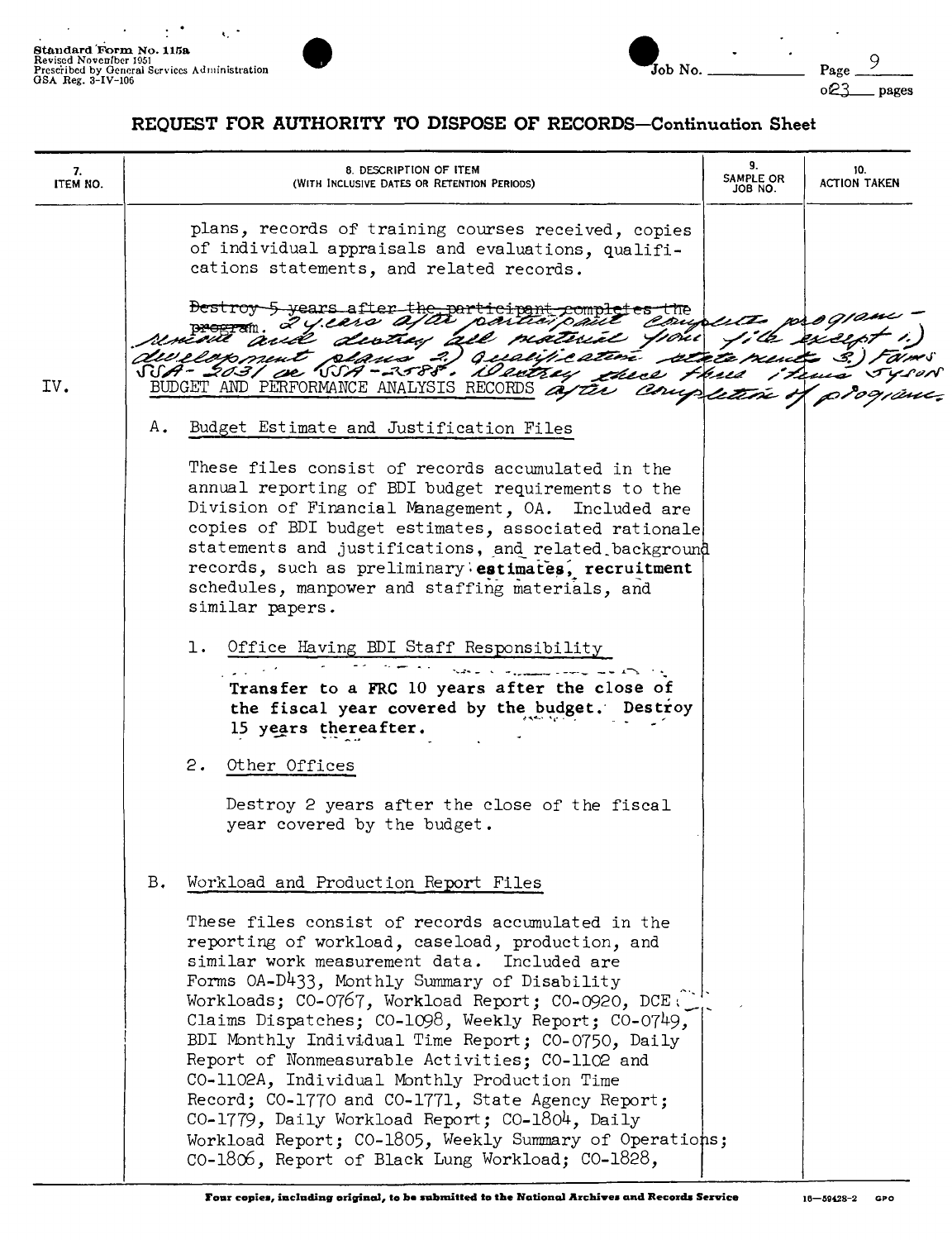

|  | Job No. |
|--|---------|
|  |         |

 $\ddot{\phantom{0}}$ 

 $\lambda$ 

# **REQUEST FOR AUTHORITY TO DISPOSE OF RECORDS-Continuation Sheet**

| 7.<br>ITEM NO. | 8. DESCRIPTION OF ITEM<br>(WITH INCLUSIVE DATES OR RETENTION PERIODS)                                                                                                                                                                                                                                                                                                                   | 9.<br>SAMPLE OR<br>JOB NO. | 10.<br>ACTION TAKEN |
|----------------|-----------------------------------------------------------------------------------------------------------------------------------------------------------------------------------------------------------------------------------------------------------------------------------------------------------------------------------------------------------------------------------------|----------------------------|---------------------|
|                | CO-1828A, and CO-1828B, Daily Progress Report;<br>OAAD-3010, Daily Work Record; or their equivalents.                                                                                                                                                                                                                                                                                   |                            |                     |
|                | Destroy after 2 years. Earlier disposal is authorized.                                                                                                                                                                                                                                                                                                                                  |                            |                     |
|                | C. BDI Production Control System Files                                                                                                                                                                                                                                                                                                                                                  |                            |                     |
|                | These files consist of consolidated listings of<br>individual production data which are used for<br>budget preparation purposes. Included are sample<br>card summary listings, time by position listings,<br>time by station by position listings, and similar<br>records.                                                                                                              |                            |                     |
|                | Destroy after 2 years. Earlier disposal is authorized.                                                                                                                                                                                                                                                                                                                                  |                            |                     |
|                | $D$ .<br>Overtime Report Files                                                                                                                                                                                                                                                                                                                                                          |                            |                     |
|                | These files consist of reports of overtime and<br>holiday work hours which are used in the adminis-<br>trative control of funds. The reports record<br>the number of hours worked and indicate whether<br>they were paid or compensatory. Included are Forms<br>CO-0733, BDI Overtime Report; CO-0858, Weekly<br>Summary of Overtime and Holiday Work Hours; or their<br>equivalents.   |                            |                     |
|                | 1. Office Having BDI Staff Responsibility                                                                                                                                                                                                                                                                                                                                               |                            |                     |
|                | Destroy after 2 years.                                                                                                                                                                                                                                                                                                                                                                  |                            |                     |
|                | 2.<br>Other Offices                                                                                                                                                                                                                                                                                                                                                                     |                            |                     |
|                | Destroy when no longer needed for reference.                                                                                                                                                                                                                                                                                                                                            |                            |                     |
| v.             | RESEARCH, STATISTICAL, AND QUALITY ASSURANCE RECORDS                                                                                                                                                                                                                                                                                                                                    |                            |                     |
|                | Α.<br>Research and Statistical End-Product Files                                                                                                                                                                                                                                                                                                                                        |                            |                     |
|                | These files consist of the end-products of regular,<br>occasional, or one-time research and statistical<br>projects. Included are published or unpublished<br>reports, tables, analyses, and similar records that.<br>represent the final products of research and statis-<br>tical operations. Also included are formal clearances,<br>recommendations, and related supporting records |                            |                     |

 $\downarrow$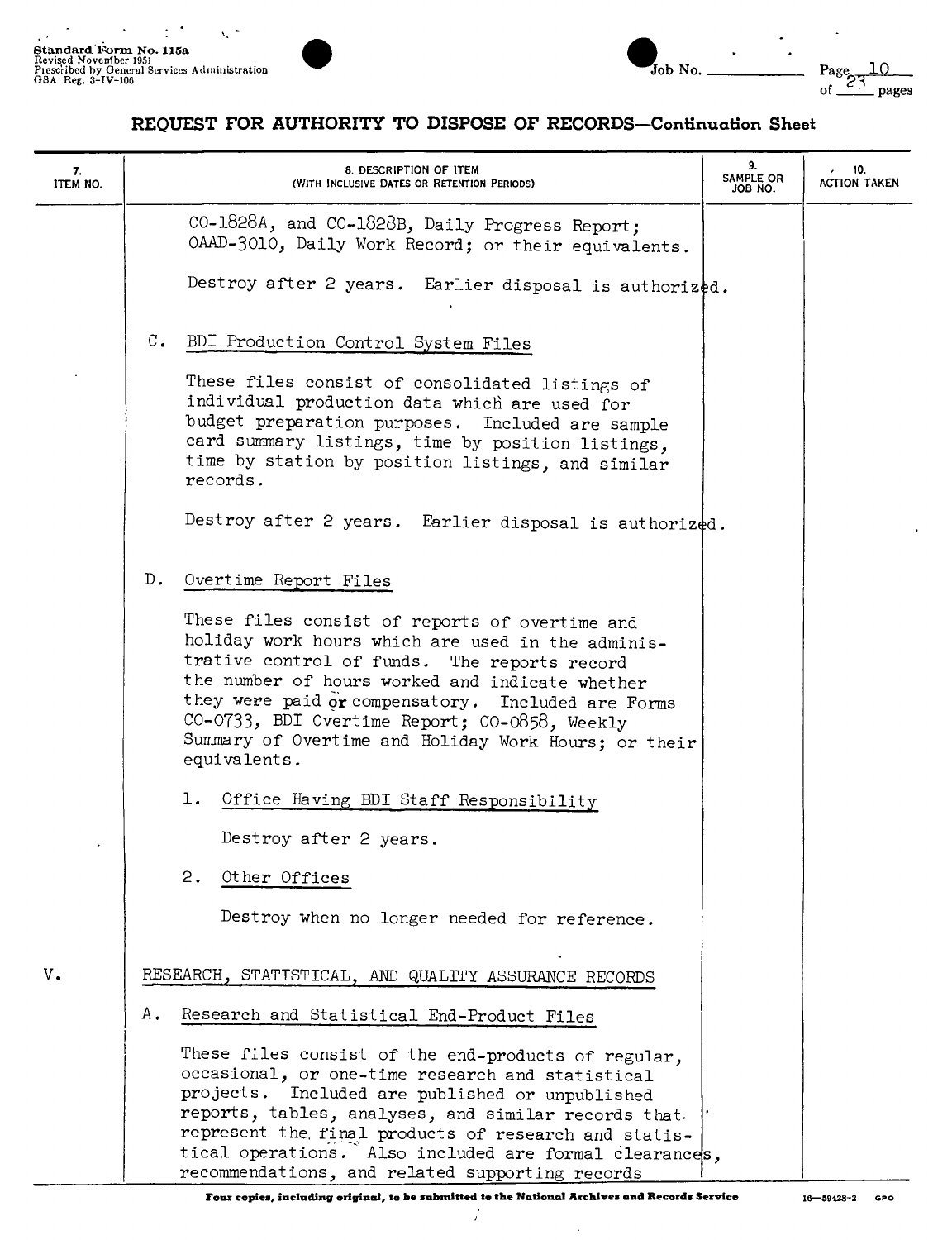

| $\mathbf{J}$ ob No. |  |
|---------------------|--|
|                     |  |

 $-$  Page  $11$ 

of  $23$  pages

 $\ddot{\phantom{a}}$ 

| 7.<br>ITEM NO. |    | 8. DESCRIPTION OF ITEM<br>(WITH INCLUSIVE DATES OR RETENTION PERIODS)                                                                                                                                                                                                                                                                                                               | 9.<br>SAMPLE OR<br>JOB NO. | 10.<br><b>ACTION TAKEN</b> |
|----------------|----|-------------------------------------------------------------------------------------------------------------------------------------------------------------------------------------------------------------------------------------------------------------------------------------------------------------------------------------------------------------------------------------|----------------------------|----------------------------|
|                |    | essential to the official project file. Examples<br>of end-products are the monthly report of BDI<br>critical case processing time, the semiannual report<br>of cumulative selected data on disability operations,<br>and the annual report of probable benefit loss data<br>for disabled workers.                                                                                  |                            |                            |
|                |    | 1. Office of Record<br>a sample not to exceed 3%.<br><b><i>A.</i></b> Permanent $\Lambda$ Transfer to a FRC when no longer<br>needed for reference. Offer to the National<br>Archives 10 years thereafter.<br>b. Others. Transfer to a FRC when no longer recolded<br>2. <u>Other Offices for reference</u> ; dentry 10 years fren after,                                           |                            |                            |
|                |    | Destroy when no longer needed for reference.                                                                                                                                                                                                                                                                                                                                        |                            |                            |
|                | Β. | Research and Statistical Working Files                                                                                                                                                                                                                                                                                                                                              |                            |                            |
|                |    | These files consist of working papers accumulated<br>in research and statistical projects. Included<br>are tabulations listings, coding sheets, "Mechanical"<br>copies of forms, feeder and interim reports, notes,<br>drafts, and similar records leading to the final<br>products or findings of a project.<br>Destroy 1 year after completion of related project<br>end-product. |                            |                            |
|                | C. | Quality Assurance Report Files                                                                                                                                                                                                                                                                                                                                                      |                            |                            |
|                |    | These files consist of monthly and quarterly QED<br>(Quality Evaluation Data) reports on the 5-percent<br>review of initial disability claims. The reports<br>provide information on the state of quality of the<br>DI process for each SSA region. They include<br>comparative data on State agency, regional, and<br>national determinations and technical deficiencies.          |                            |                            |
|                |    | 1. Office of Record<br>a Permanent A Transfer to a FRC when no longer                                                                                                                                                                                                                                                                                                               |                            |                            |
|                |    | needed for reference. Offer to the National<br>Archives 10 years thereafter.<br>b. Others. Transfer to a FRC when is longer<br>Reeded for seference; destroy 10 years thereafter.                                                                                                                                                                                                   |                            |                            |
|                |    |                                                                                                                                                                                                                                                                                                                                                                                     |                            |                            |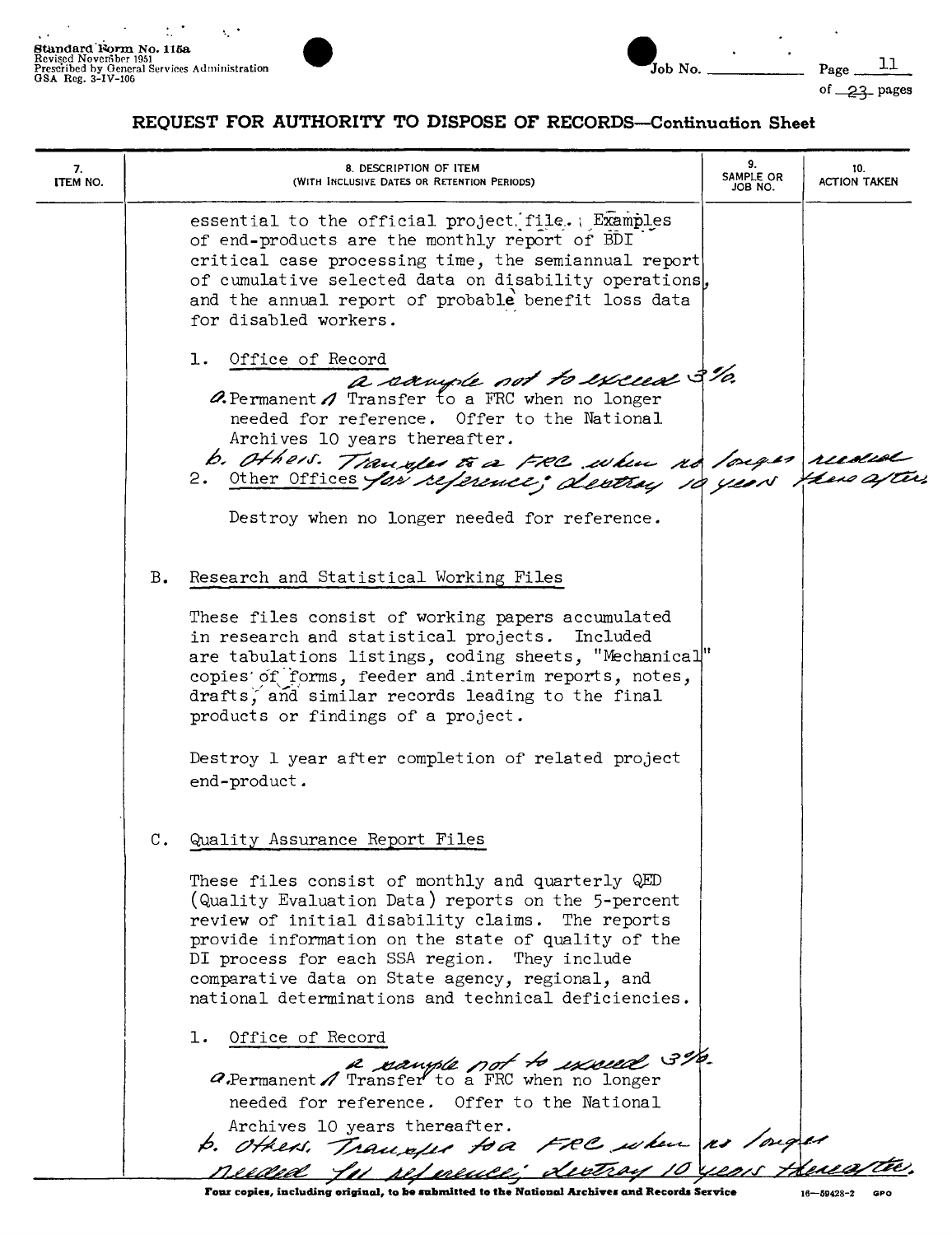$\ddot{\phantom{0}}$ 



| Job No. |  |
|---------|--|

| 7.<br><b>ITEM NO.</b> |               | 8. DESCRIPTION OF ITEM<br>(WITH INCLUSIVE DATES OR RETENTION PERIODS)                                                                                                                                                                         | 9.<br>SAMPLE OR<br>JOB NO. | 10.<br><b>ACTION TAKEN</b> |
|-----------------------|---------------|-----------------------------------------------------------------------------------------------------------------------------------------------------------------------------------------------------------------------------------------------|----------------------------|----------------------------|
| $\mathbf{V}$          |               | 2.<br>Other Offices<br>Destroy when no longer needed for reference.                                                                                                                                                                           |                            |                            |
|                       | $D_{\bullet}$ | Quality Assurance Working Files                                                                                                                                                                                                               |                            |                            |
|                       |               | These files consist of working papers accumulated<br>in the preparation of monthly and quarterly<br>quality assurance reports. Included are:                                                                                                  |                            |                            |
|                       |               | "Mechanical" copies of Form SSA-831, Disability<br>1.<br>Determination and Transmittal, and equivalent<br>or similar records.                                                                                                                 |                            |                            |
|                       |               | Destroy 1 year after completion of related<br>quality assurance report.                                                                                                                                                                       |                            |                            |
|                       |               | 2.<br>Original copies of QED coding sheets, such as<br>Forms SSA-2506, Examiner's Review, Clerical<br>Coding; SSA-2506A, Medical Consultant<br>Staff-Review; SSA-2506B, Medical Consultant<br>Staff-Psychiatric Review; or their equivalents. |                            |                            |
|                       |               | Destroy after data has been entered on punch-<br>cards and proven acceptable.                                                                                                                                                                 |                            |                            |
|                       |               | 3.<br>QED punchcard files.                                                                                                                                                                                                                    |                            |                            |
|                       |               | Destroy after data has been entered on tape<br>and proven acceptable.                                                                                                                                                                         |                            |                            |
|                       | Ε.            | Methodology Documentation Files                                                                                                                                                                                                               |                            |                            |
|                       |               | These files consist of records which set forth the<br>basic methodology followed in compiling and<br>processing various types of research, statistical,<br>and quality assurance data.                                                        |                            |                            |
|                       |               | Office of Record<br>ı.                                                                                                                                                                                                                        |                            |                            |
|                       |               | Transfer to a FRC when no longer<br>Permanent.<br>needed for reference, Offer to the National<br>Archives 10 years thereafter dential 10 years<br>Hineapter.                                                                                  |                            |                            |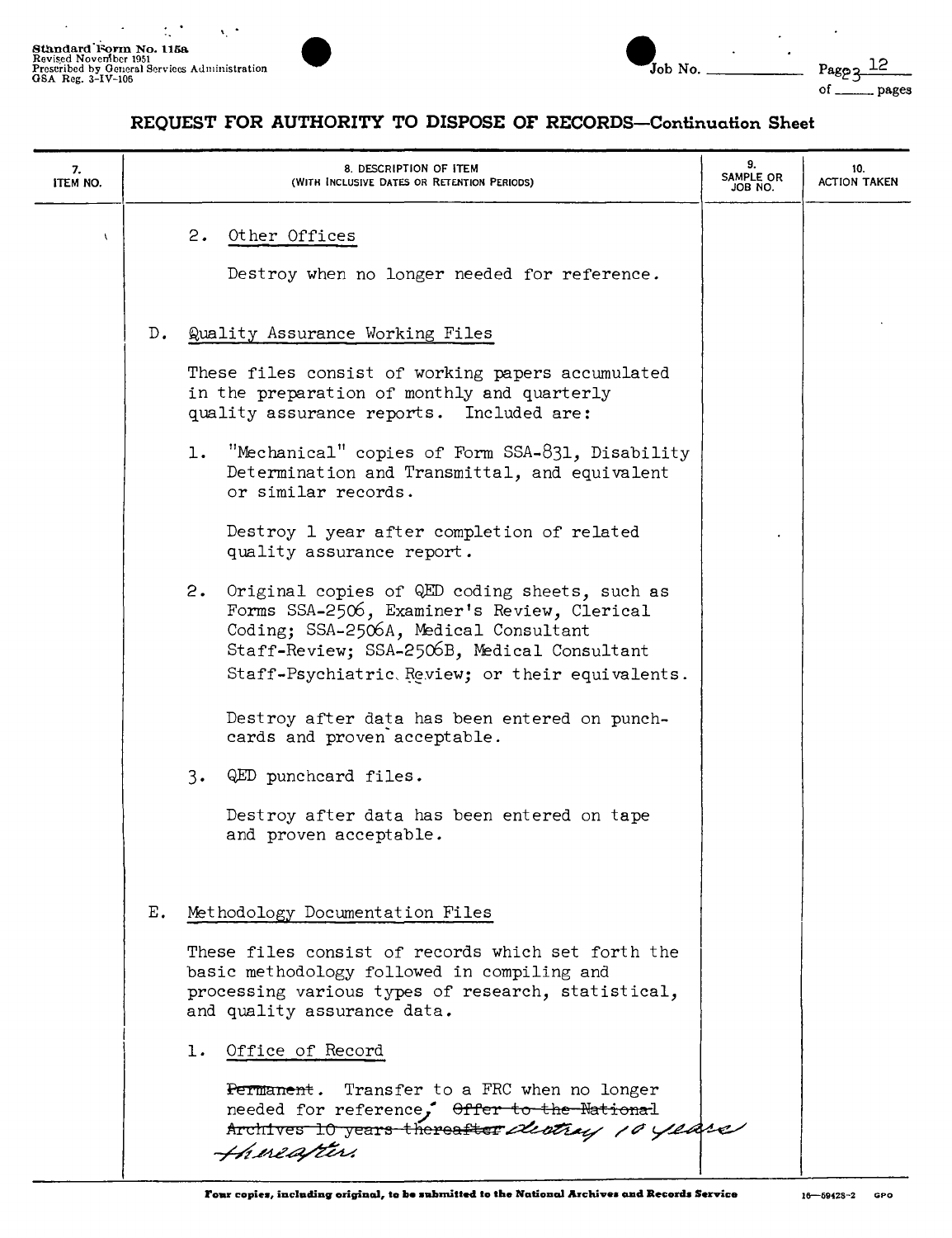

Page  $13$ 

of  $-23$ - pages

| 7.<br>ITEM NO. | 8. DESCRIPTION OF ITEM<br>(WITH INCLUSIVE DATES OR RETENTION PERIODS)                                                                                                                                                                                                                                                                                                                                                        | 9.<br>SAMPLE OR<br>JOB NO. | 10.<br><b>ACTION TAKEN</b> |
|----------------|------------------------------------------------------------------------------------------------------------------------------------------------------------------------------------------------------------------------------------------------------------------------------------------------------------------------------------------------------------------------------------------------------------------------------|----------------------------|----------------------------|
|                | 2.<br>Other Offices<br>Destroy when no longer needed for reference.                                                                                                                                                                                                                                                                                                                                                          |                            |                            |
| VI.            | FIELD OPERATIONS RECORDS                                                                                                                                                                                                                                                                                                                                                                                                     |                            |                            |
|                | State Agency Letter of Credit Files<br>А.                                                                                                                                                                                                                                                                                                                                                                                    |                            |                            |
|                | These files consist of records which authorize<br>Federal Reserve Banks to disburse funds on behalf<br>of the Social Security Administration to designated<br>State agencies for use in administering the Disability<br>Insurance Program. Included are SF 1193, Letter<br>of Credit; amending letters; and similar records.                                                                                                 |                            |                            |
|                | Destroy 3 years after the year in which revoked.                                                                                                                                                                                                                                                                                                                                                                             |                            |                            |
|                | Β.<br>Letter of Credit Transactions Files<br>These files consist of monthly State agency reports<br>on cash transactions made under letter of credit<br>authorizations. The reports provide SSA with data<br>to reconcile letter of credit accounts and with<br>projections of future funding requirements. Included<br>are Form SSA-2050, Monthly Summary of Cash Trans-<br>actions and Cash Analysis, and similar records. | $\boldsymbol{\lambda}$     |                            |
|                | BDI Central Office<br>ı.                                                                                                                                                                                                                                                                                                                                                                                                     |                            |                            |
|                | Destroy after 5 years.                                                                                                                                                                                                                                                                                                                                                                                                       |                            |                            |
|                | BDI Regional Offices and State Agencies<br>2.                                                                                                                                                                                                                                                                                                                                                                                |                            |                            |
|                | Destroy after DHEW audit and final settlement.                                                                                                                                                                                                                                                                                                                                                                               |                            |                            |
|                | $\mathbb{C}$ .<br>State Agency Payment Voucher Files<br>These files consist of Form TUS-5401, Payment Voucher<br>on Letter of Credit, and similar records. The<br>records are prepared by State agencies to obtain<br>Federal funds from selected commercial banks to                                                                                                                                                        |                            |                            |
|                | cover expenses incurred in administering the<br>Disability Insurance Program.                                                                                                                                                                                                                                                                                                                                                |                            |                            |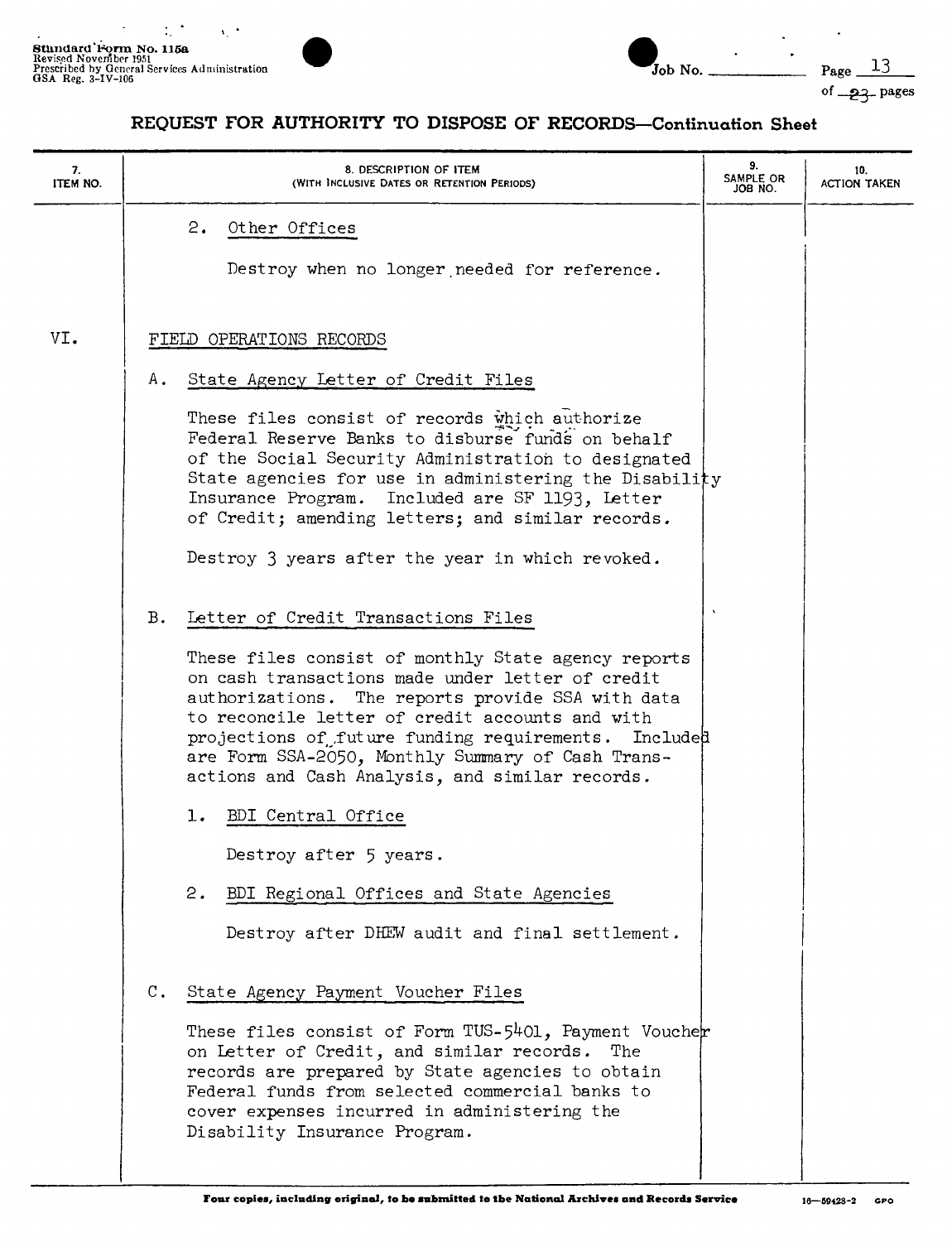$\bar{z}$ 



| $Job$ No. $\overline{\phantom{a}}$ |  |  |
|------------------------------------|--|--|

14 of  $\frac{23}{2}$  pages

| 7.<br>ITEM NO. | 8. DESCRIPTION OF ITEM<br>(WITH INCLUSIVE DATES OR RETENTION PERIODS)                                                                                                                                                                                                                                                                                                                                                                                                                                                                                                                                                                                                                                                                                                                                                                                                                                                                                                                                                                                                                                                    | 9.<br>SAMPLE OR<br>JOB NO. | 10.<br><b>ACTION TAKEN</b> |
|----------------|--------------------------------------------------------------------------------------------------------------------------------------------------------------------------------------------------------------------------------------------------------------------------------------------------------------------------------------------------------------------------------------------------------------------------------------------------------------------------------------------------------------------------------------------------------------------------------------------------------------------------------------------------------------------------------------------------------------------------------------------------------------------------------------------------------------------------------------------------------------------------------------------------------------------------------------------------------------------------------------------------------------------------------------------------------------------------------------------------------------------------|----------------------------|----------------------------|
|                | BDI Central Office<br>ı.<br>Transfer to a FRC after 3 years. Use Record<br>Group 217.<br>2.<br>State Agencies<br>Destroy after DHEW audit and final settlement.                                                                                                                                                                                                                                                                                                                                                                                                                                                                                                                                                                                                                                                                                                                                                                                                                                                                                                                                                          |                            |                            |
|                | $D_{\bullet}$<br>Payment Voucher Signature Authorization Files<br>These files consist of SF 1194, Authorized Signature<br>Card for Payment Vouchers on Letter of Credit, and<br>similar records.<br>The records contain the signatures<br>of State agency officials authorized to sign payment<br>vouchers.<br>Destroy when superseded.                                                                                                                                                                                                                                                                                                                                                                                                                                                                                                                                                                                                                                                                                                                                                                                  |                            |                            |
|                | $E_{\bullet}$<br>State Agency Budget and Financial Report Files<br>These files consist of records which are used to<br>estimate, justify, and approve State agency Disability<br>Insurance budgets, and to account for funds<br>received and expended by State agencies. Included<br>are Forms SSA-870, State Agency Budget Request for<br>Disability Program; SSA-870A, State Agency Budget<br>List of Disability Program Positions (Full Time);<br>SSA-870B, State Agency Budget List of Disability<br>Program Positions (Part Time and Temporary);<br>SSA-870C, State Agency Budget Schedule for Adminis-<br>tration; SSA-871, State Agency Schedule for<br>Equipment Purchases; SSA-872, State Agency Budget<br>Approval for Disability Program; SSA-874, Financial<br>Accountability Statement for Disability Program;<br>SSA-874a, Report of Obligations for Disability Program;<br>SSA-874B, Time Report of Personal Services for<br>Disability Program; or their equivalents. Also<br>included are monthly summary reports of obligations<br>(telegrams), related supplemental material, and<br>similar records. |                            |                            |
|                | BDI Central Office<br>ı.<br>Close out at the end of the fiscal year covered<br>by budget, hold 4 additional years, then transfer<br>to a FRC. Use Record Group 217.                                                                                                                                                                                                                                                                                                                                                                                                                                                                                                                                                                                                                                                                                                                                                                                                                                                                                                                                                      |                            |                            |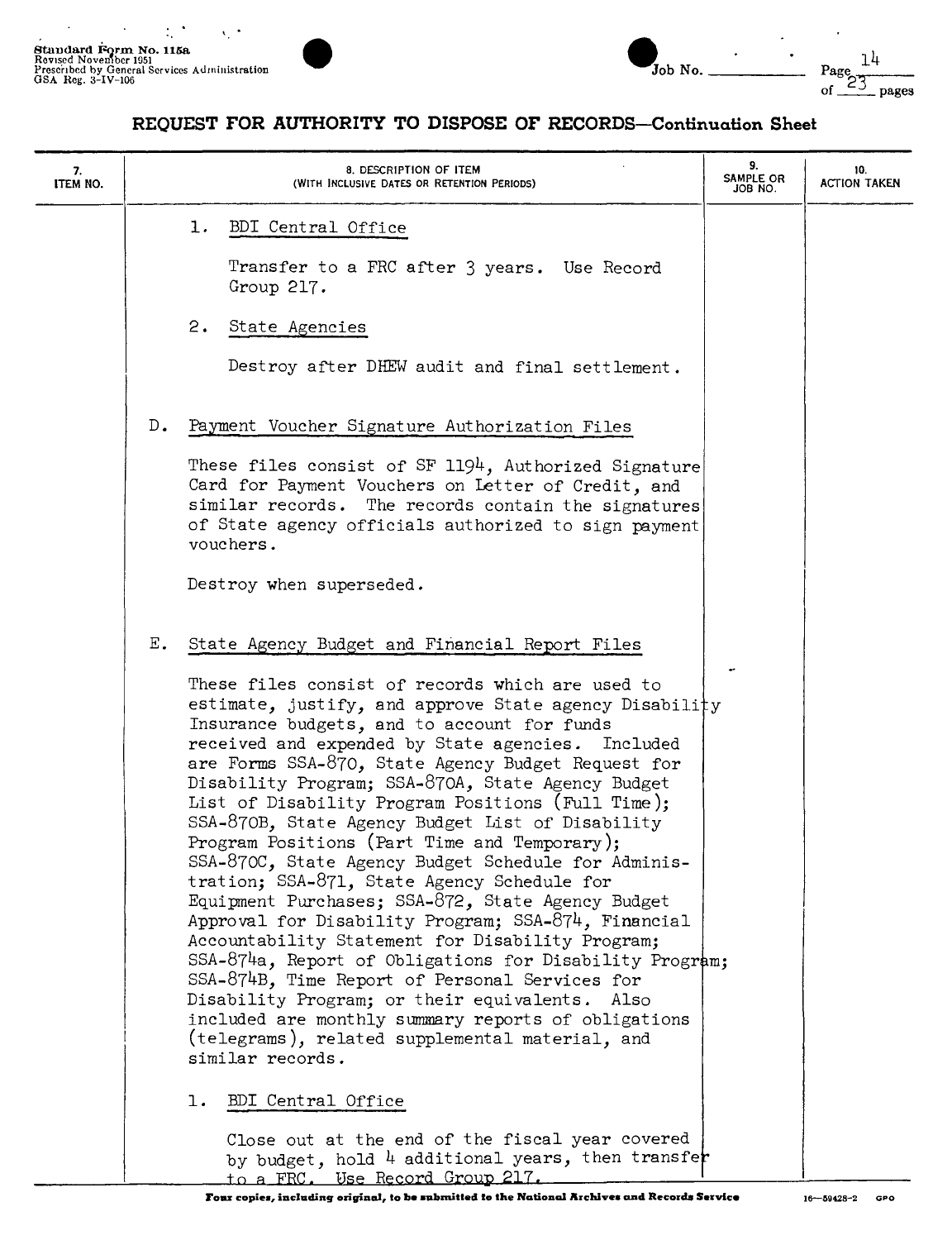$\ddot{\phantom{a}}$ 



| Job No. |  |
|---------|--|

| 7.<br>ITEM NO. | 8. DESCRIPTION OF ITEM<br>(WITH INCLUSIVE DATES OR RETENTION PERIODS)                                                                                                                                                                                                                                                                                                                                  | 9.<br>SAMPLE OR<br>JOB NO. | 10.<br><b>ACTION TAKEN</b> |
|----------------|--------------------------------------------------------------------------------------------------------------------------------------------------------------------------------------------------------------------------------------------------------------------------------------------------------------------------------------------------------------------------------------------------------|----------------------------|----------------------------|
|                | 2.<br>BDI Regional Offices and State Agencies<br>Destroy after DHEW audit and final settlement.                                                                                                                                                                                                                                                                                                        |                            |                            |
|                | State Agency Cost Allocation Files<br>$\mathbf{F}$ .<br>These files consist of copies of agreements entered<br>into with State governments and certain State                                                                                                                                                                                                                                           |                            |                            |
|                | agencies by the Secretary of Health, Education, and<br>Welfare which specify the percentage of charges<br>allowable for indirect costs. (Original cost<br>allocation agreements are retained by DHEW.) The<br>records are used to determine the amounts allowable<br>for indirect costs in State agency budget requests.                                                                               |                            |                            |
|                | BDI Central Office<br>ı.<br>Destroy 5 years after the year in which superseded.                                                                                                                                                                                                                                                                                                                        |                            |                            |
|                | 2.<br>BDI Regional Offices and State Agencies<br>Destroy after DHEW audit and final settlement.                                                                                                                                                                                                                                                                                                        |                            |                            |
|                | G. State Agency Operations Report Files                                                                                                                                                                                                                                                                                                                                                                |                            |                            |
|                | These files consist of weekly reports prepared by<br>State agencies on the status of Disability Insurance<br>operations. The reports contain caseload and<br>staffing data and are used for budgeting, work<br>planning, and performance evaluation purposes.<br>$In-$<br>cluded are Form SSA-877, State Agency Operations<br>Report for SSA Disability Program, and equivalent<br>or similar records. |                            |                            |
|                | Destroy after 1 year.                                                                                                                                                                                                                                                                                                                                                                                  |                            |                            |
|                | Certificate of Authority Files<br>Н.<br>These files consist of records prepared by State<br>agencies to designate officials authorized to<br>sign budget requests and financial reports<br>(forms SSA-870, SSA-871, SSA-874, SSA-874a, and<br>$SSA-874B$ ).                                                                                                                                            |                            |                            |
|                | Destroy when superseded.                                                                                                                                                                                                                                                                                                                                                                               |                            |                            |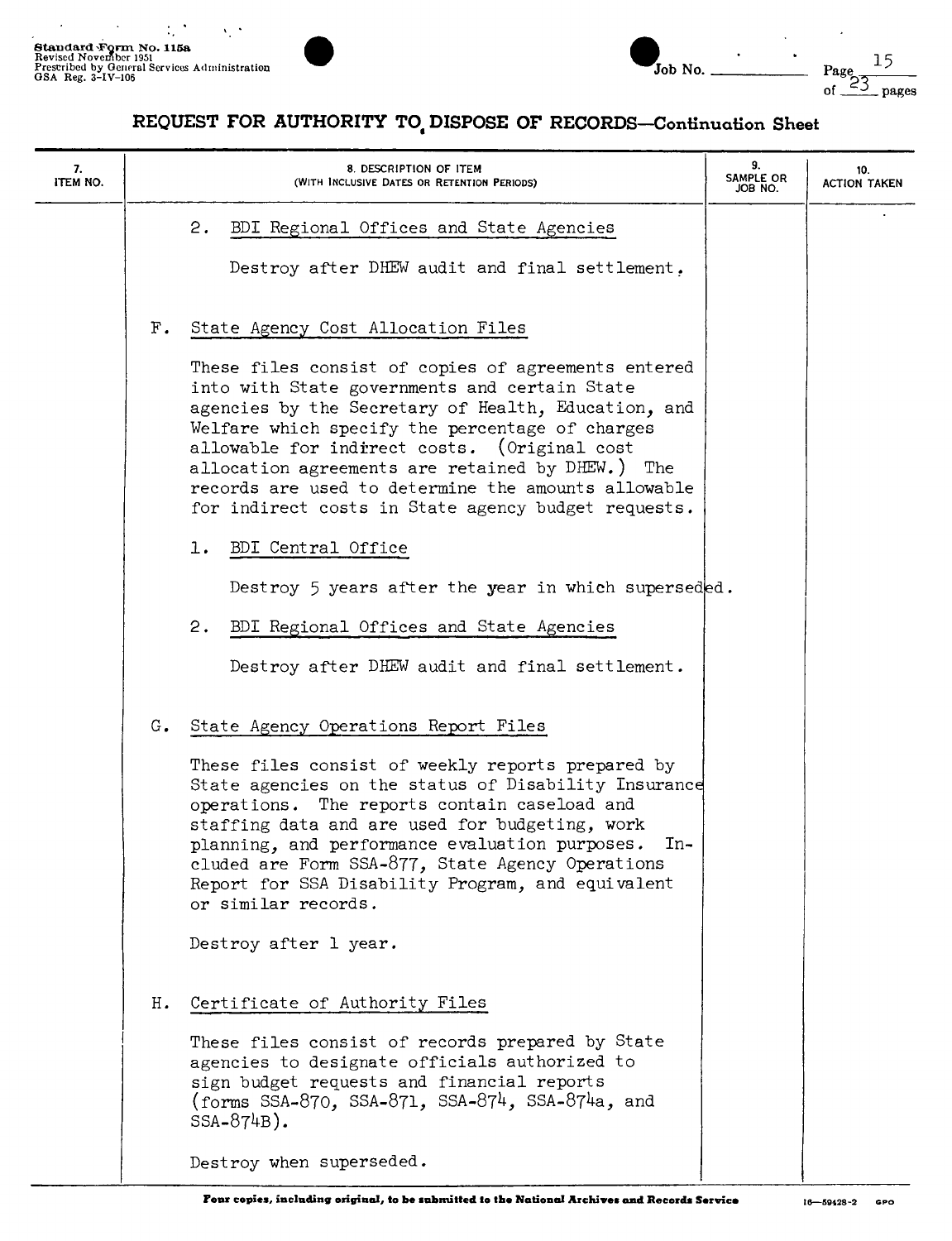

 $\ddot{\phantom{a}}$ 

 $\bullet$ 

| 7.<br>ITEM NO. |    | 8. DESCRIPTION OF ITEM<br>(WITH INCLUSIVE DATES OR RETENTION PERIODS)                                                                                                                                                                                                                                                                                                     | 9.<br>SAMPLE OR<br>JOB NO. | 10.<br>ACTION TAKEN |
|----------------|----|---------------------------------------------------------------------------------------------------------------------------------------------------------------------------------------------------------------------------------------------------------------------------------------------------------------------------------------------------------------------------|----------------------------|---------------------|
|                | Ι. | State Agreements Files                                                                                                                                                                                                                                                                                                                                                    |                            |                     |
|                |    | These files consist of agreements entered into with<br>the State agencies by the Secretary of Health,<br>Education, and Welfare. The agreements define the<br>responsibilities and working relationships of DHEW,<br>SSA, and the State agencies in administering the<br>Disability Insurance Program. Included are periodic<br>modifications to the original agreements. |                            |                     |
|                |    | 1. BDI Central Office                                                                                                                                                                                                                                                                                                                                                     |                            |                     |
|                |    | Permanent. Transfer to a FRC when no longer<br>needed for reference.                                                                                                                                                                                                                                                                                                      |                            |                     |
|                |    | 2.<br>BDI Regional Offices                                                                                                                                                                                                                                                                                                                                                |                            |                     |
|                |    | Destroy 5 years after the year in which<br>superseded.                                                                                                                                                                                                                                                                                                                    |                            |                     |
|                |    | 3.<br>State Agencies                                                                                                                                                                                                                                                                                                                                                      |                            |                     |
|                |    | Dispose of according to State practice.                                                                                                                                                                                                                                                                                                                                   |                            |                     |
|                | J. | State Agency Salary Schedule Files                                                                                                                                                                                                                                                                                                                                        |                            |                     |
|                |    | These files consist of annual reports prepared by<br>BDI on the salaries associated with State agency<br>disability program positions. Included are the<br>background records furnished by the State agencies<br>for these purposes.                                                                                                                                      |                            |                     |
|                |    | 1. Office of Record                                                                                                                                                                                                                                                                                                                                                       |                            |                     |
|                |    | Destroy reports after 3 years. Destroy background<br>records 6 months after report issuance.                                                                                                                                                                                                                                                                              |                            |                     |
|                |    | 2.<br>Other Offices                                                                                                                                                                                                                                                                                                                                                       |                            |                     |
|                |    | Destroy when subsequent report is issued.                                                                                                                                                                                                                                                                                                                                 |                            |                     |
|                | К. | State Agency Review Files                                                                                                                                                                                                                                                                                                                                                 |                            |                     |
|                |    | These files consist of records relating to the                                                                                                                                                                                                                                                                                                                            |                            |                     |
|                |    | administrative review of State agency operations.<br>Included are report of visits, communications<br>concerning improvements in opérations, and similar                                                                                                                                                                                                                  |                            |                     |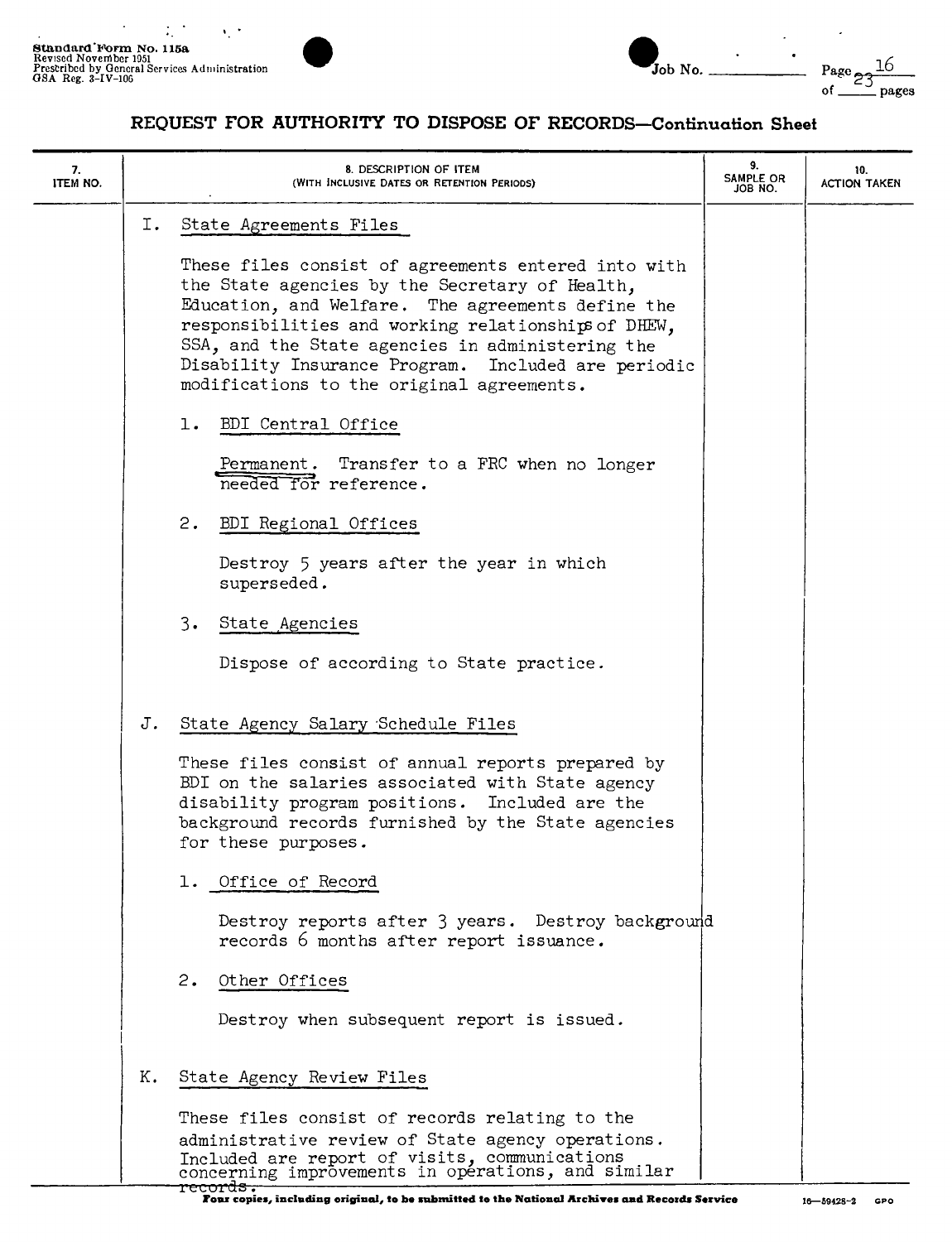$\bullet$ 



 $\overline{a}$ 

| 7.<br><b>ITEM NO.</b> |                                           | 8 DESCRIPTION OF ITEM<br>(WITH INCLUSIVE DATES OR RETENTION PERIODS)                                                                                                                                                                                                                                                                                                             | 9.<br>SAMPLE OR<br>JOB NO. | 10.<br><b>ACTION TAKEN</b> |
|-----------------------|-------------------------------------------|----------------------------------------------------------------------------------------------------------------------------------------------------------------------------------------------------------------------------------------------------------------------------------------------------------------------------------------------------------------------------------|----------------------------|----------------------------|
|                       | 1. BDI Central Office<br>2.               | Transfer to a FRC when no longer needed for<br>reference. Destroy 20 years thereafter.<br>BDI Regional Offices and State Agencies                                                                                                                                                                                                                                                |                            |                            |
|                       |                                           | Destroy after 3 years, or when no longer needed<br>for reference, whichever is earlier.                                                                                                                                                                                                                                                                                          |                            |                            |
| VII.                  | VOCATIONAL REHABILITATION PROGRAM RECORDS |                                                                                                                                                                                                                                                                                                                                                                                  |                            |                            |
|                       | Α.<br>Files                               | Rehabilitation Program Administrative Relationship                                                                                                                                                                                                                                                                                                                               |                            |                            |
|                       | tion Program.                             | These files consist of records which document the<br>responsibilities and working relationship of the<br>Social Security Administration, the Rehabilitation<br>Services Administration (RSA), and the State VR<br>agencies in administering the Vocational Rehabilita-                                                                                                           |                            |                            |
|                       | 1. BDI Central Office                     |                                                                                                                                                                                                                                                                                                                                                                                  |                            |                            |
|                       |                                           | Permanent. Transfer to a FRC when no longer<br>needed for reference. Offer to the National<br>Archives 10 years thereafter.                                                                                                                                                                                                                                                      |                            |                            |
|                       | 2.<br>BDI Regional Offices                |                                                                                                                                                                                                                                                                                                                                                                                  |                            |                            |
|                       | needed for reference.                     | Destroy when superseded, obsolete, or no longer                                                                                                                                                                                                                                                                                                                                  |                            |                            |
|                       | $B_{\bullet}$                             | Rehabilitation Program Administration Report Files                                                                                                                                                                                                                                                                                                                               |                            |                            |
|                       | Destroy after 5 years.                    | These files consist of reports received by SSA on the<br>administration of the Vocational Rehabilitation<br>Program. Included are reports received from the<br>Rehabilitation Services Administration (RSA) pertaining<br>to the accounting of program funds, State VR agency<br>caseload reports, and similar records. (Record<br>copies of these records are retained by RSA.) |                            |                            |
|                       |                                           |                                                                                                                                                                                                                                                                                                                                                                                  |                            |                            |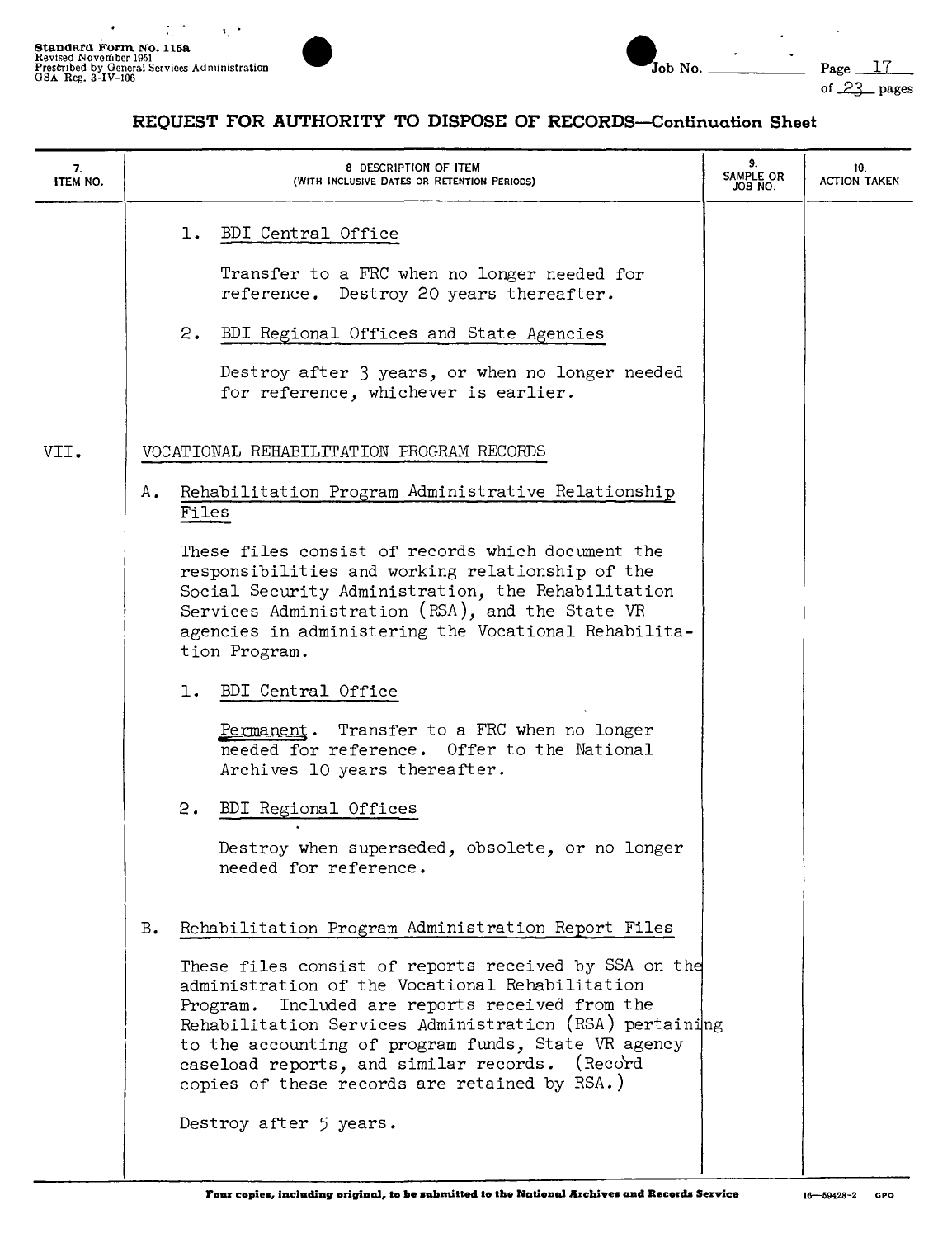

| Job No. |  |
|---------|--|

| 7.<br><b>ITEM NO.</b> |                  | 8. DESCRIPTION OF ITEM<br>(WITH INCLUSIVE DATES OR RETENTION PERIODS)                                                                                                                                                                                                                                                                                                                                                                                                                          | 9.<br>SAMPLE OR<br>JOB NO. | 10.<br><b>ACTION TAKEN</b> |
|-----------------------|------------------|------------------------------------------------------------------------------------------------------------------------------------------------------------------------------------------------------------------------------------------------------------------------------------------------------------------------------------------------------------------------------------------------------------------------------------------------------------------------------------------------|----------------------------|----------------------------|
|                       | $\mathfrak{c}$ . | Rehabilitation Letter of Credit Files<br>These files consist of correspondence which is<br>prepared annually to notify the Treasury and the<br>Rehabilitation Services Administration of the amount<br>of Trust Fund monies available for the Vocational<br>Rehabilitation Program. Included are background<br>and supplemental records.<br>1. Office of Record<br>Permanent. Transfer to a FRC when no longer<br>needed for reference. Offer to the National<br>Archives 10 years thereafter. |                            |                            |
|                       |                  | 2. Other Offices<br>Destroy when no longer needed for reference.                                                                                                                                                                                                                                                                                                                                                                                                                               |                            |                            |
|                       | $D_{\bullet}$    | State VR Agency Review Files<br>These files consit of records relating to the<br>administrative review of State vocational rehabilita-<br>tion agency operations. Included are monthly reports<br>of visits, communications concerning improvements in<br>operations, and similar records.                                                                                                                                                                                                     |                            |                            |
|                       |                  | 1.<br>BDI Central Office<br>Transfer to a FRC when no longer needed for<br>reference. Destroy 20 years thereafter.<br>2.<br>BDI Regional Offices<br>Destroy after 3 years, or when no longer needed<br>for reference, whichever is earlier.                                                                                                                                                                                                                                                    |                            |                            |
|                       | Ε.               | Verification of Beneficiary Status File<br>These files consist of records prepared by State<br>vocational rehabilitation agencies to request SSA<br>verification of the beneficiary status of disabled<br>Included are Forms SSA-2082, Request for<br>persons.<br>Verification of Social Security Disability Beneficiary<br>Status for Disabled Workers; SSA-2084, Follow-up                                                                                                                   |                            |                            |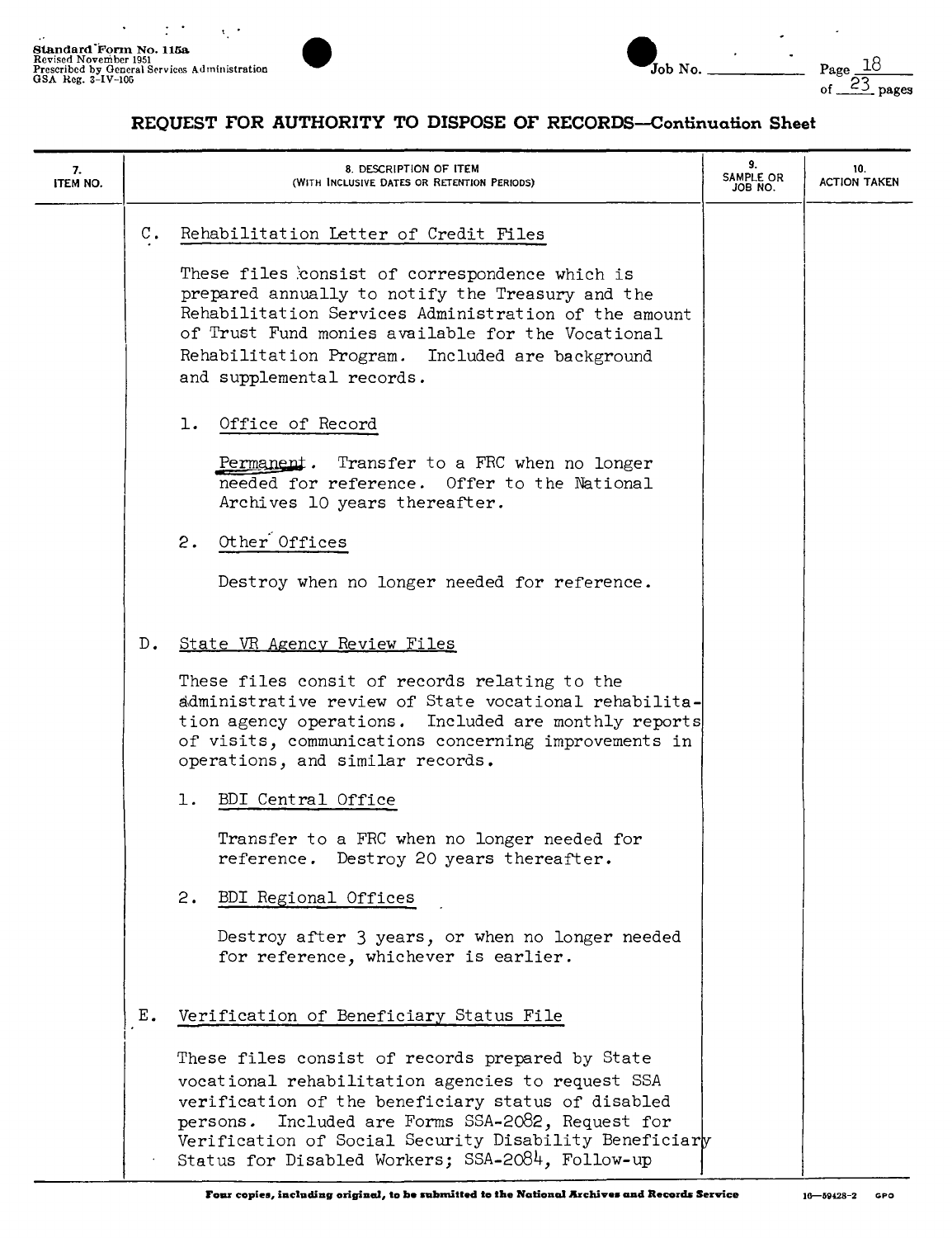$\frac{1}{2}$ 

 $\overline{a}$ 



 $\overline{a}$ 

| 7.<br><b>ITEM NO.</b> | 8. DESCRIPTION OF ITEM<br>(WITH INCLUSIVE DATES OR RETENTION PERIODS)                                                                                                                                                                                                                                                                                                                                                                                                                                                                                                                                                                                                                    | 9.<br>SAMPLE OR<br>JOB NO. | 10.<br>ACTION TAKEN |
|-----------------------|------------------------------------------------------------------------------------------------------------------------------------------------------------------------------------------------------------------------------------------------------------------------------------------------------------------------------------------------------------------------------------------------------------------------------------------------------------------------------------------------------------------------------------------------------------------------------------------------------------------------------------------------------------------------------------------|----------------------------|---------------------|
| VIII.                 | Request for Verification of Social Security Disability<br>Beneficiary Status; SSA-2085, Request for Verifi-<br>cation of Social Security Disability Beneficiary<br>Status for Disabled Widows, Widowers, and Surviving<br>Divorced Wives; SSA-2086, Request for Verification<br>of Social Security Disability Beneficiary Status for<br>Disabled Adult Children; or their equivalents; emergency<br>verification requests; and related records.<br>والمسترجم وتواطن والمراري المستنبر<br>Destroy after -1 year.<br>BLACK LUNG PROGRAM RECORDS                                                                                                                                            |                            |                     |
|                       | Black Lung Program Congressional Reporting Files<br>Α.                                                                                                                                                                                                                                                                                                                                                                                                                                                                                                                                                                                                                                   |                            |                     |
|                       | These files consist of annual reports to Congress<br>on the administration of Part B of Title IV of the<br>Federal Coal Mine Health and Safety Act (Black<br>Lung Program). The reports contain summaries of<br>Black Lung Program provisions, regulations, and<br>policies; statements of significant program<br>developments; information on the appeals process,<br>offsets, other reductions, and terminations, and<br>statistical data on the number of claims filed,<br>processed, allowed, and denied, benefit payments<br>disbursed, administrative expenses, and related<br>subjects. Related background records are included.<br>1. Office Responsible for the Preparation and |                            |                     |
|                       | Issuance of the Report<br>Permanent. Transfer to a FRC when no longer<br>needed for reference. Offer to the National<br>Archives 10 years thereafter.                                                                                                                                                                                                                                                                                                                                                                                                                                                                                                                                    |                            |                     |
|                       | Other Offices<br>2.<br>Destroy when no longer needed for reference.                                                                                                                                                                                                                                                                                                                                                                                                                                                                                                                                                                                                                      |                            |                     |
| IX.                   | COURT CASE RECORDS                                                                                                                                                                                                                                                                                                                                                                                                                                                                                                                                                                                                                                                                       |                            |                     |
|                       | Court Case Files<br>А.                                                                                                                                                                                                                                                                                                                                                                                                                                                                                                                                                                                                                                                                   |                            |                     |
|                       | These files consist of individual case folders<br>containing correspondence, memorandums, copies of                                                                                                                                                                                                                                                                                                                                                                                                                                                                                                                                                                                      |                            |                     |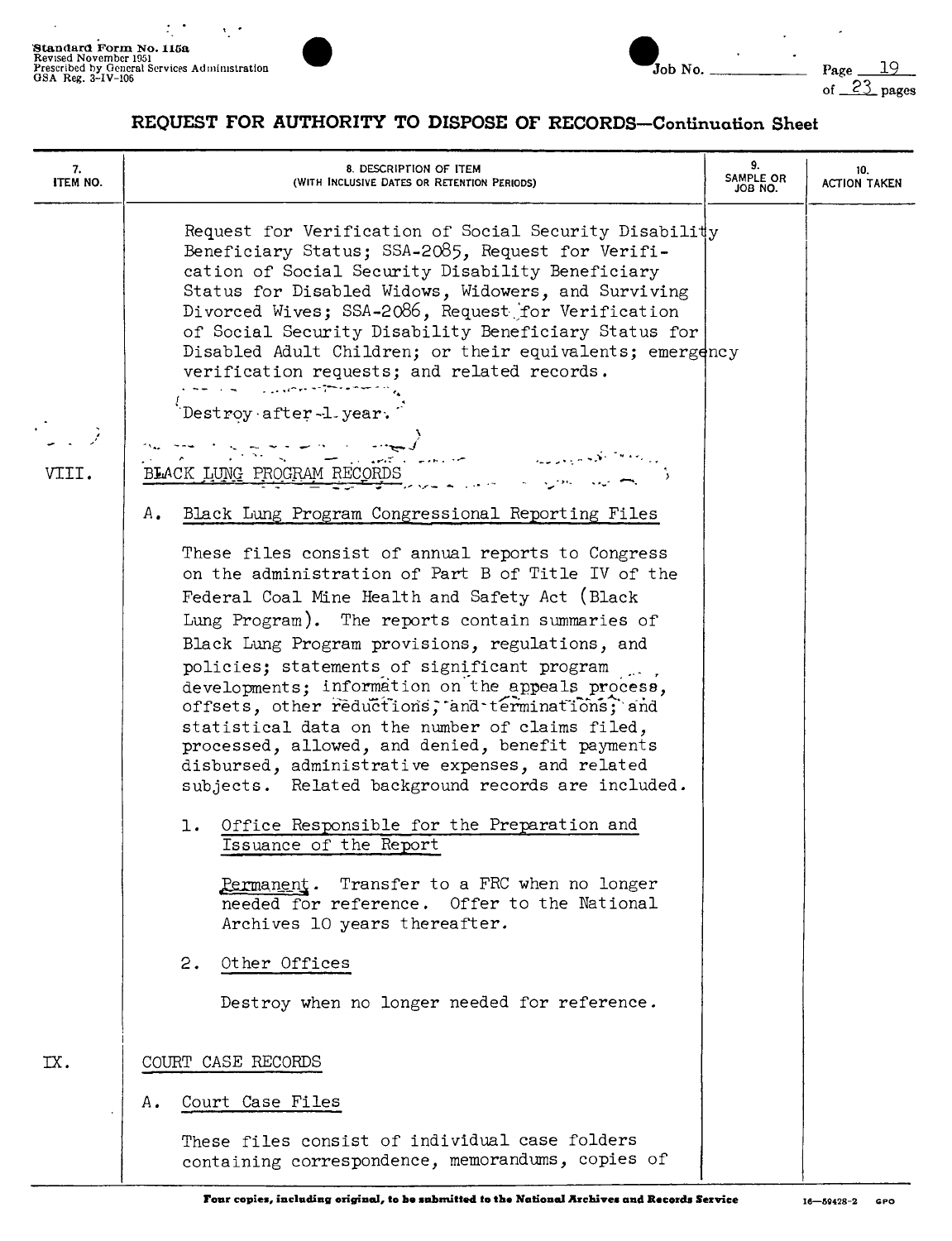



-----

J.

| 7.<br>ITEM NO. | 8 DESCRIPTION OF ITEM<br>(WITH INCLUSIVE DATES OR RETENTION PERIODS)                                                                                                                                                                                                                                                                                                                                                                                                                                                                                                                              | 9.<br>SAMPLE OR<br>JOB NO. | 10.<br>ACTION TAKEN |
|----------------|---------------------------------------------------------------------------------------------------------------------------------------------------------------------------------------------------------------------------------------------------------------------------------------------------------------------------------------------------------------------------------------------------------------------------------------------------------------------------------------------------------------------------------------------------------------------------------------------------|----------------------------|---------------------|
|                | court decisions, and similar records that serve<br>to document the significant actions taken on<br>specific court cases. The folders are arranged by<br>claimant's name.<br>Transfer to a FRC 2 years after the close of the<br>court case. Destroy after 8 years' retention in                                                                                                                                                                                                                                                                                                                   |                            |                     |
|                | the FRC.<br>в.<br>Litigation Record Card Files                                                                                                                                                                                                                                                                                                                                                                                                                                                                                                                                                    |                            |                     |
|                | These files consist of Forms CO-0766, Disability<br>Litigation Record Card; CO-0766A, Black Lung<br>Litigation Record Card; CO-1772, Criminal<br>Violations Record Card; or their equivalents. The<br>records document the progress of specific court<br>cases and are used in the preparation of statistical<br>reports. They are arranged by claimant's name.<br>Transfer to an inactive file after the close of<br>the court case. Destroy after 10 years' retention<br>in the inactive file.                                                                                                  |                            |                     |
|                | $\mathbb{C}$ .<br>Court Case Reference Card Files<br>These files consist of $3''$ x $5''$ cards which contain<br>the name and social security number of claimants<br>involved in court actions. The cards are arranged<br>by social security number and serve as a cross<br>reference to the litigation record card files.<br>They are used to locate information on a case when<br>a request is received listing only the claimant's<br>social security number.<br>Transfer to an inactive file after the close of the<br>court case. Destroy after 10 years' retention in<br>the inactive file. |                            |                     |
|                | Report of Court Decisions Files<br>$D_{\bullet}$<br>These files consist of quarterly reports on court<br>decisions in social security disability and black<br>lung cases. The reports provide information on<br>significant U.S. District Court, U.S. Court of<br>Appeals, and U.S. Supreme Court actions on disability                                                                                                                                                                                                                                                                           |                            |                     |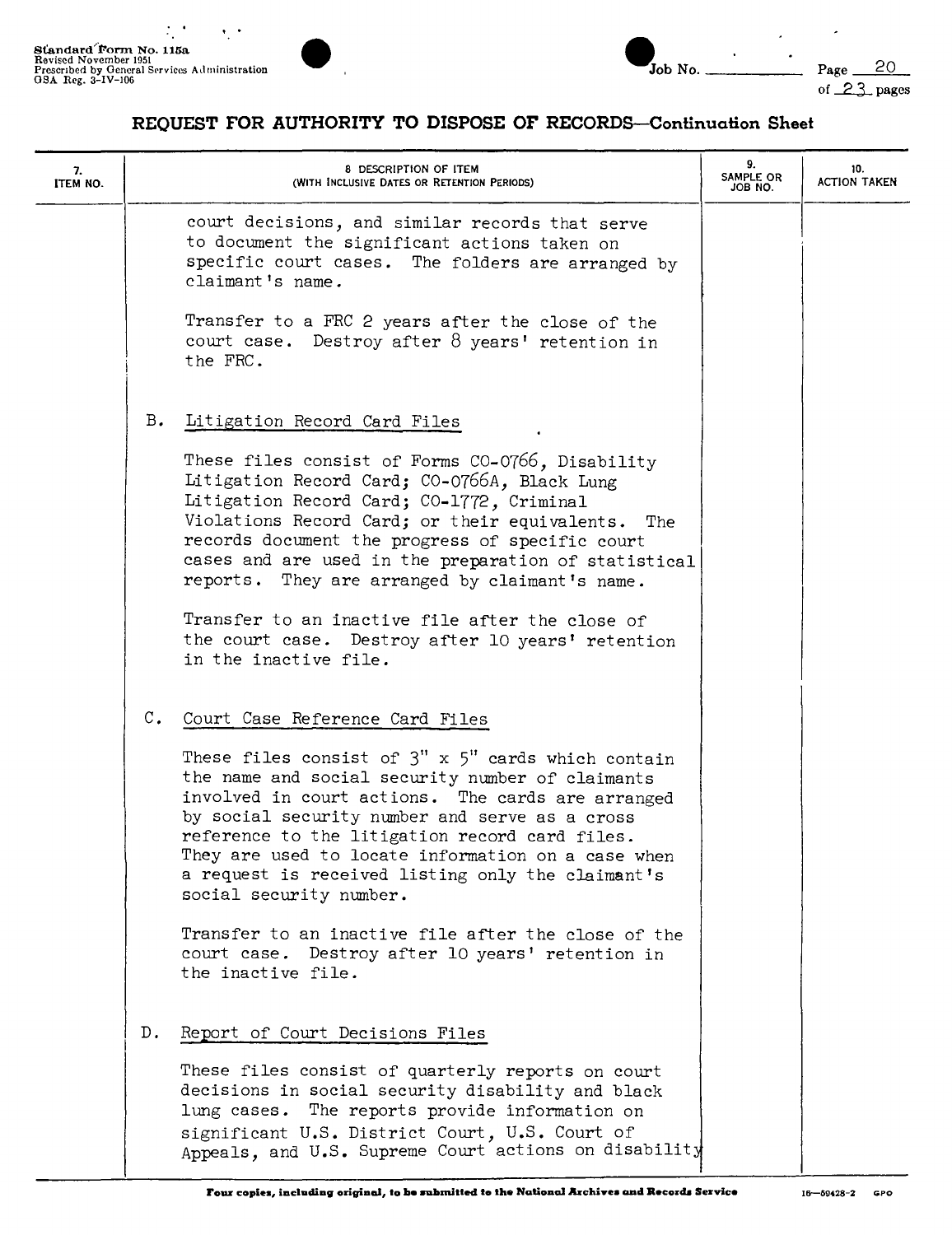$\hat{\mathcal{E}}$ 

 $\epsilon = 1$ 





 $\overline{a}$ 

of  $\angle$ 23 pages

 $\mathbf{A}$ 

| 7.<br>ITEM NO. |               | 8. DESCRIPTION OF ITEM<br>(WITH INCLUSIVE DATES OR RETENTION PERIODS)                                                                                                                                                                                                                                                                                                                                     | 9.<br>SAMPLE OR<br>JOB NO. | 10.<br><b>ACTION TAKEN</b> |
|----------------|---------------|-----------------------------------------------------------------------------------------------------------------------------------------------------------------------------------------------------------------------------------------------------------------------------------------------------------------------------------------------------------------------------------------------------------|----------------------------|----------------------------|
|                |               | and black lung cases. Included are statements of<br>the significant policy implications of court decisions<br>and statistical data on court case actions (data on<br>pending decisions, disposition of cases, cases<br>remanded, court actions filed, etc.).                                                                                                                                              |                            |                            |
|                |               | 1. Office Having BDI Staff Responsibility                                                                                                                                                                                                                                                                                                                                                                 |                            |                            |
|                |               | Permanent. Transfer to a FRC when no longer<br>needed for reference, $\frac{1}{2}$ , $\frac{1}{2}$ , $\frac{1}{2}$ , $\frac{1}{2}$<br>Offer to the National Archives 10 years<br>thereafter.                                                                                                                                                                                                              |                            |                            |
|                |               | 2. Other Offices                                                                                                                                                                                                                                                                                                                                                                                          |                            |                            |
|                |               | Destroy after 2 years, or when no longer needed<br>for reference, whichever is earlier.                                                                                                                                                                                                                                                                                                                   |                            |                            |
|                | $E_{\bullet}$ | Report of Criminal Violations Activities Files                                                                                                                                                                                                                                                                                                                                                            |                            |                            |
|                |               | These files consist of statistical reports on<br>actions taken on possible criminal violations of<br>the Social Security Act and/or the Federal Coal<br>Mine Health and Safety Act. The reports provide<br>statistical data on cases referred to regional<br>attorneys for prosecution, referrals by regional<br>attorneys to U.S. attorneys, prosecution declinations,<br>prosecutions, and convictions. |                            |                            |
|                |               | Office Having BDI Staff Responsibility<br>ı.                                                                                                                                                                                                                                                                                                                                                              |                            |                            |
|                |               | Destroy after 5 years, or when no longer needed<br>for reference, whichever is earlier.                                                                                                                                                                                                                                                                                                                   |                            |                            |
|                |               | Other Offices<br>2.                                                                                                                                                                                                                                                                                                                                                                                       |                            |                            |
|                |               | Destroy after 2 years, or when no longer needed<br>for reference, whichever is earlier.                                                                                                                                                                                                                                                                                                                   |                            |                            |
|                | F.            | Notice of Court Action Files                                                                                                                                                                                                                                                                                                                                                                              |                            |                            |
|                |               | These files consist of Form CO-0851, Notice of<br>Court Action Filed, and equivalent or similar<br>records. The records are used to identify cases                                                                                                                                                                                                                                                        |                            |                            |
|                |               | that are currently involved in court action. They<br>are also used in the preparation of statistical<br>reports.                                                                                                                                                                                                                                                                                          |                            |                            |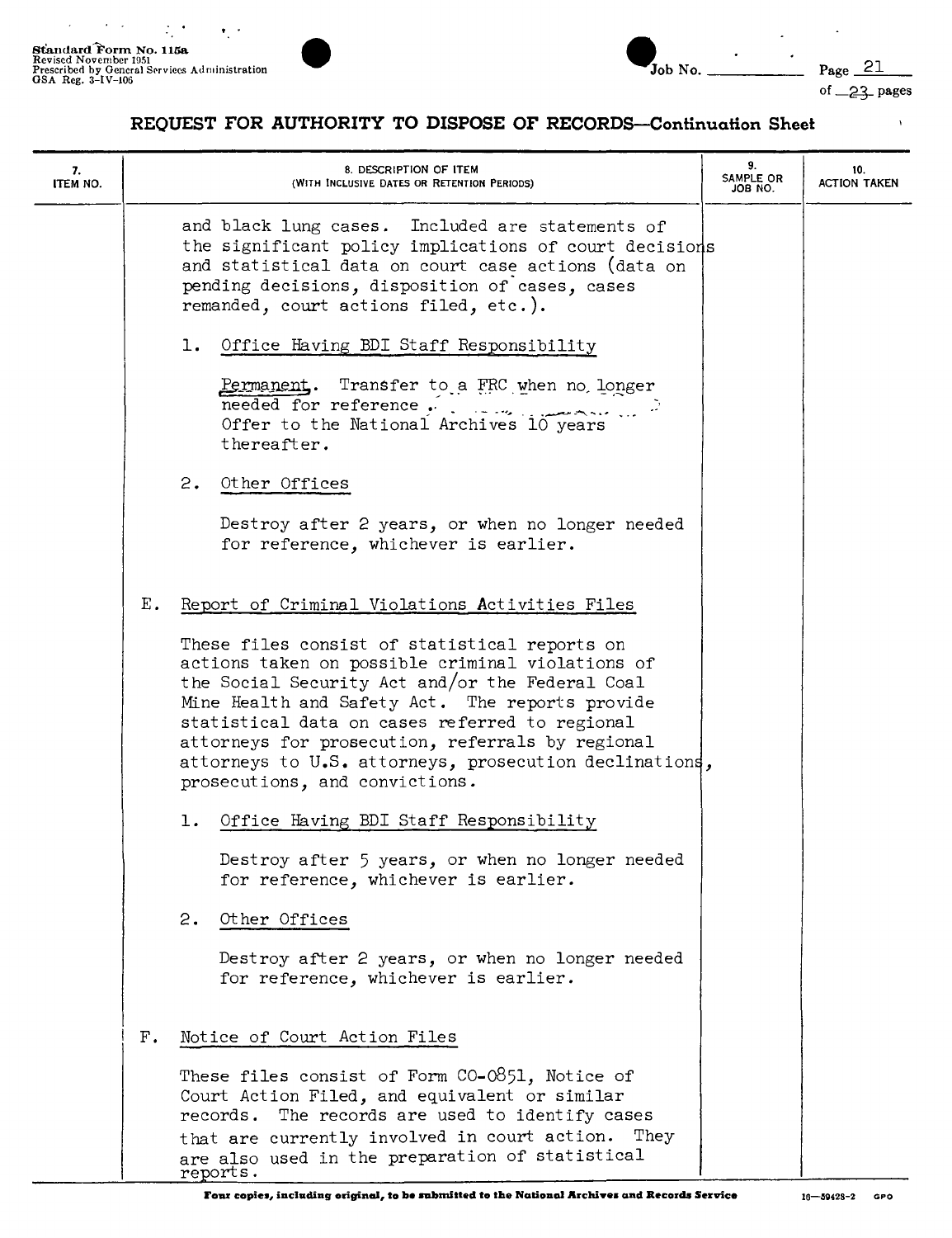$\sim$   $\sim$ 

 $\ddot{\phantom{1}}$ 

 $\pmb{\cdot}$ 

 $\ddot{\phantom{1}}$ 



| Job No. |  |
|---------|--|

| 7.<br>ITEM NO. | 8 DESCRIPTION OF ITEM<br>(WITH INCLUSIVE DATES OR RETENTION PERIODS)                                                                                                                                                                                                            | 9.<br>SAMPLE OR<br>JOB NO. | 10.<br><b>ACTION TAKEN</b> |
|----------------|---------------------------------------------------------------------------------------------------------------------------------------------------------------------------------------------------------------------------------------------------------------------------------|----------------------------|----------------------------|
|                | Destroy after 1 year. (Note: Records filed in<br>claims or court case files are to be retained in<br>accordance with the disposition instructions for<br>those files.)                                                                                                          |                            |                            |
| X.             | MEDICAL STAFF RECORDS                                                                                                                                                                                                                                                           |                            |                            |
|                | Α.<br>Medical Staff Case Analysis Files                                                                                                                                                                                                                                         |                            |                            |
|                | These files consist of Form SSA-416, Bureau of<br>Disability Insurance Medical Consultant's Case<br>Analysis, and equivalent or similar records. The<br>records document comments made by members of the<br>Medical Consultant Staff in analyzing specific<br>disability cases. |                            |                            |
|                | Destroy after 1 year. (Note: Records filed in claims<br>files are to be retained in accordance with the<br>disposition instructions for those files.)                                                                                                                           |                            |                            |
|                | $B_{\bullet}$<br>Medical Case Control Files                                                                                                                                                                                                                                     |                            |                            |
|                | These files consist of Forms CO-0297, MCS Sample<br>Review Process; CO-0297A, CO-0297B, and CO-0297C,<br>Medical Staff Records Index; or their equivalents.<br>The records are used to control disability cases<br>referred to the Medical Consultant Staff for review.         |                            |                            |
|                | Destroy after 1 year.                                                                                                                                                                                                                                                           |                            |                            |
|                | X-ray Index Card Files                                                                                                                                                                                                                                                          |                            |                            |
|                | These files consist of Form CO-1797, Medical Staff<br>X-ray Index, and equivalent or similar records.<br>The records are used to control and record medical<br>readings of X-ray film sent to the Medical Consultant<br>Staff in connection with the Black Lung Program.        |                            |                            |
|                | Destroy after 2 years.                                                                                                                                                                                                                                                          |                            |                            |
| XI.            | DISABILITY INQUIRY RECORDS                                                                                                                                                                                                                                                      |                            |                            |
|                | BDI-Controlled Correspondence Files<br>Α.                                                                                                                                                                                                                                       |                            |                            |
|                | These files consist of individual folders containing                                                                                                                                                                                                                            |                            |                            |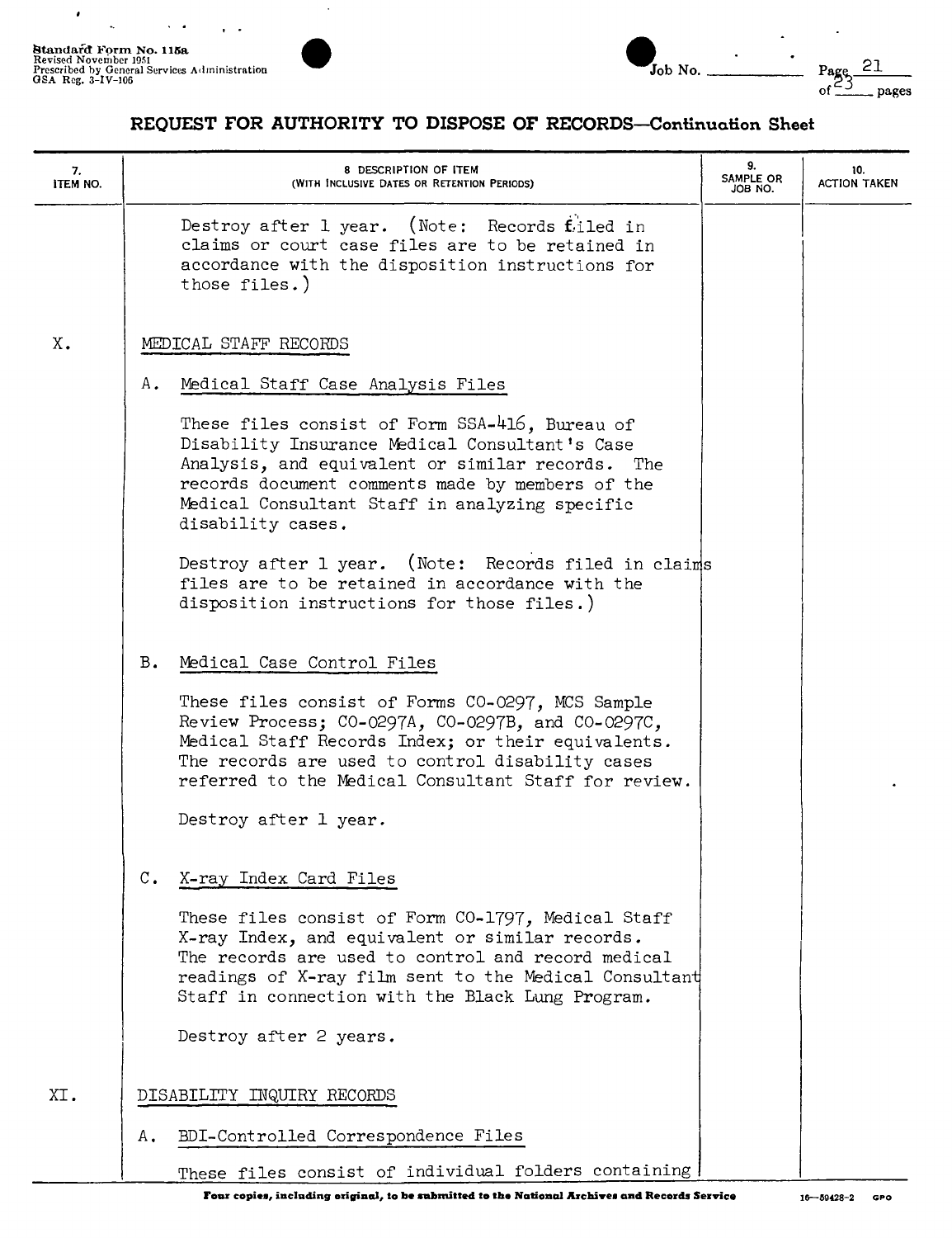$\bullet$ 

 $\epsilon$ 

 $\ddot{\phantom{0}}$ 





Page<sub>23</sub>  $22$  $of_$ \_ pages

 $\cdot$ 

## REQUEST FOR AUTHORITY TO DISPOSE OF RECORDS-Continuation Sheet

| 7.<br><b>ITEM NO.</b> | 8. DESCRIPTION OF ITEM<br>(WITH INCLUSIVE DATES OR RETENTION PERIODS)                                                                                                                                                                                                                                                                  | 9.<br>SAMPLE OR<br>JOB NO. | 10.<br><b>ACTION TAKEN</b> |
|-----------------------|----------------------------------------------------------------------------------------------------------------------------------------------------------------------------------------------------------------------------------------------------------------------------------------------------------------------------------------|----------------------------|----------------------------|
|                       | records accumulated in processing and responding to<br>a specific piece of BDI-controlled correspondence.<br>Included in each folder is a copy of the original<br>inquiry and final SSA response, and copies of<br>interim responses. The folders are arranged in social<br>security number sequence.                                  |                            |                            |
|                       | Destroy 30 days after final response.                                                                                                                                                                                                                                                                                                  |                            |                            |
| XII.                  | EXCEPTION PROCESSING RECORDS                                                                                                                                                                                                                                                                                                           |                            |                            |
|                       | A. Regular Transcript Pass Tape (RTPT) Listing Files                                                                                                                                                                                                                                                                                   |                            |                            |
|                       | These files consist of Regular Transcript Pass Tape<br>(RTPT) listings of control, exception, balancing,<br>and notification data, grouped in social security<br>number sequence by message code. The listings also<br>contain reconciliation totals for validations.<br>The<br>listings are used in balancing the regular transcript. |                            |                            |
|                       | Transfer to a FRC after 1 year. Use Record Group<br>217.                                                                                                                                                                                                                                                                               |                            |                            |
|                       |                                                                                                                                                                                                                                                                                                                                        |                            |                            |
|                       |                                                                                                                                                                                                                                                                                                                                        |                            |                            |
|                       |                                                                                                                                                                                                                                                                                                                                        |                            |                            |
|                       |                                                                                                                                                                                                                                                                                                                                        |                            |                            |
|                       |                                                                                                                                                                                                                                                                                                                                        |                            |                            |
|                       |                                                                                                                                                                                                                                                                                                                                        |                            |                            |
|                       |                                                                                                                                                                                                                                                                                                                                        |                            |                            |
|                       |                                                                                                                                                                                                                                                                                                                                        |                            |                            |
|                       |                                                                                                                                                                                                                                                                                                                                        |                            |                            |

 $\lambda$